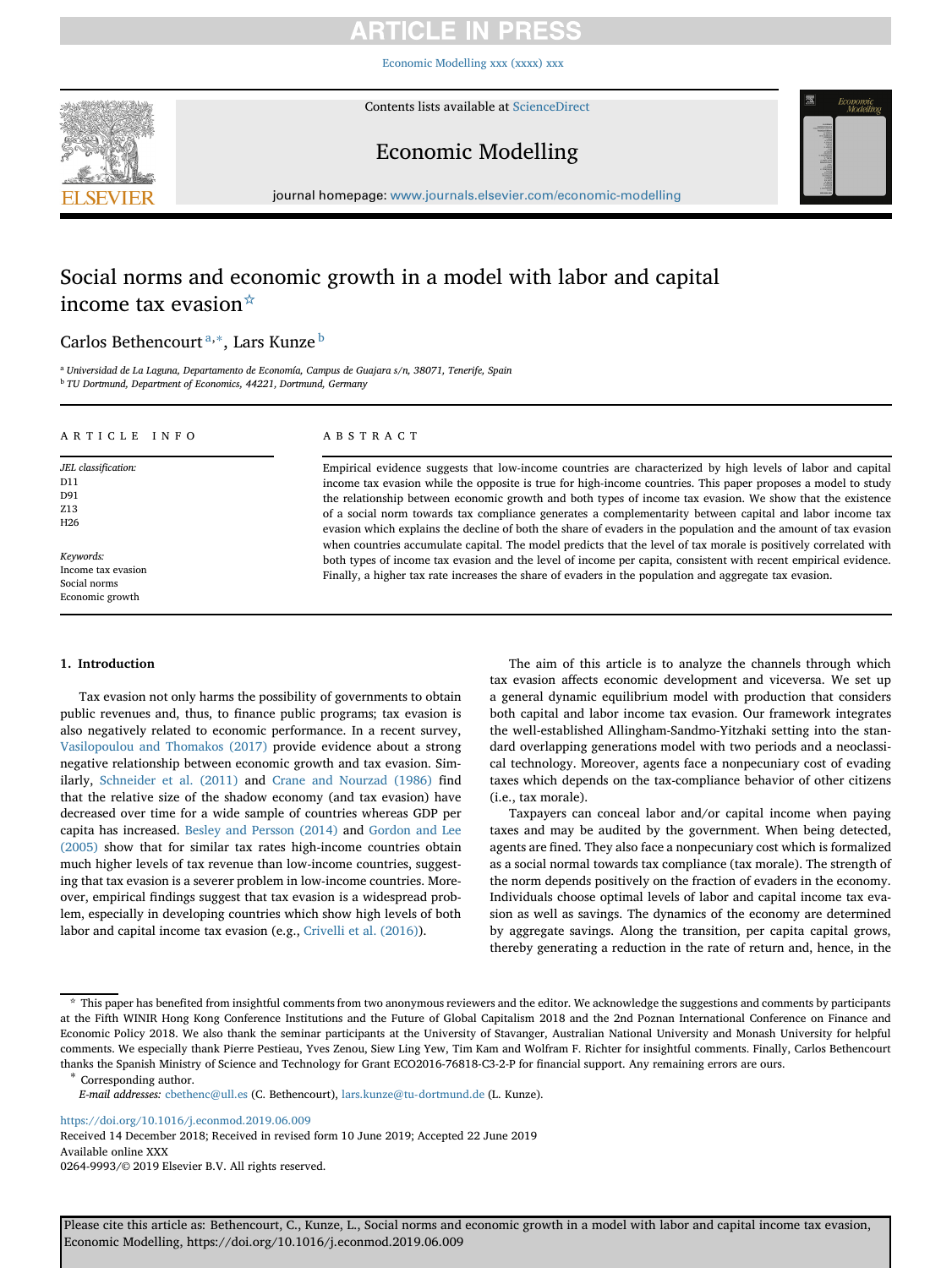incentive to evade capital income taxes. A smaller number of agents evading capital income strengthens the social norm. This reduces the number of evaders of both capital and labor income which, in turn, increases the level of tax morale even more. Thus, a complementarity of both types of evasion emerges. The economic growth process is, hence, characterized by a reduction of tax evaders. The model also predicts that higher tax rates generate lower levels of tax evasion in the steady state and along the transition.

The social norm towards tax compliance is a key element in our model. Empirical studies emphasize the importance of taxpayers' moral values and attitudes for tax evasion (see, e.g., Luttmer and Singhal [\(2014\)\). This literature finds that the decision to evade taxes is not](#page-12-6) only shaped by pecuniary factors but also by morale and social considerations which are, in turn, determined by other citizens' behaviors. Individuals perceive evading taxes as a less dishonest behavior the more prevalent they expect it to be (see, e.g., [Frey and Torgler \(2007\)\)](#page-12-7). Thus, tax morale is modeled as a social norm towards tax compliance, implying an extra cost for evaders besides the fines they have to pay when being detected.

Our main contribution is to document the existence of a complementarity between tax evasion on different sources of income which emerges from the existence of a social norm. Whereas some paper focus on labor income tax evasion (see, for instance, [Varvarigos \(2017\)\)](#page-12-8) and others on capital income tax evasion (see Bethencourt and Kunze [\(2019\)\), this paper models both types of tax evasion simultaneously](#page-12-9) and characterizes the interdependence that exists between them. We show that the existence of a social norm towards tax compliance, which depends on the share of capital and labor income tax evaders, generates a complementarity of both types of evasion in the economy. A decrease in the share of evaders for one of these types of incomes strengths the tax morale, which in turn reduces incentives to evade both capital and labor income taxes. This complementarity accounts for the decline of the share of evaders in the economy and aggregate evasion when countries accumulate capital throughout the transition, which is consistent with empirical evidence suggesting that labor and capital income tax evasion are interrelated (see [Besley and Persson \(2014\)](#page-12-3) and Crivelli et [al. \(2016\)\) and that such a complementarity is closely linked to a social](#page-12-5) norm towards tax compliance [\(Alm and Martinez-Vazquez, 2003\)](#page-12-10).

Our second contribution is to show that this novel mechanism based on the complementarity of different types of evasion and its evolution along the transition helps us to understand the issues surrounding the relationship between tax evasion and economic development. Specifically, our model generates several results which are supported by empirical evidence. First, the model shows that there exists a positive [relationship between labor and capital income tax evasion \(see](#page-12-3) Besley and Persson (2014), [Alm \(2014\),](#page-12-11) [Crivelli et al. \(2016\)](#page-12-5) and Cobham [and Janský \(2018\)\). Second, the model predicts a negative relationship](#page-12-12) [between per capita income and tax evasion \(see](#page-12-13) Easterly and Rebelo (1993b), [Easterly and Rebelo \(1993a\)](#page-12-14) and [Gordon and Li \(2009\)\)](#page-12-15). Third, from the neoclassical setting we also obtain that the share of capital and labor income tax evasion decreases insofar countries grow [and accumulate capital \(](#page-12-2)[Schneider et al. \(2011\)](#page-12-1) and Crane and Nourzad (1986)).

Our third contribution is to show the existence of a new channel through which capital income tax evasion may affect economic growth. This is a new theoretical result in the literature on economic growth and tax evasion. In the canonical 2-OLG model with young and old individuals [\(Acemoglu, 2009\)](#page-12-16) only taxes on labor income affect savings. Hence, capital taxation and so, capital income tax evasion would not affect capital accumulation directly (see [Bethencourt and Kunze \(2019\)\)](#page-12-9). In this paper, however, the complementarity between labor and capital income tax evasion implies that a higher level of tax morale (due to a lower share of capital income tax evaders) reduces the share of labor income evaders which, in turn, affects aggregate savings and thus capital accumulation.

Our fourth contribution is to show that there is a positive relationship between tax morale, both capital and labor income tax compliance, and per capita income, which is supported by empirical evidence (e.g., [Torgler \(2003\)\)](#page-12-17). In addition, the facts that countries with low quality [institutions display higher levels of tax evasion \(Torgler and Schneider,](#page-12-18) [2007\) and that these countries are typically poor ones \(Acemoglu et al.,](#page-12-19) 2005), support the finding that developed countries show high degrees of tax morale, high quality institutions and low levels of tax evasion.<sup>[1](#page-1-0)</sup>

Our paper is connected to the branch of literature which highlights the interactions between social norms of compliance and institutions (see [Acemoglu and Jackson \(2017\),](#page-12-20) [Besley and Persson \(2014\)](#page-12-3) and Ben[abou and Tirole \(2011\)\). The existence of the complementarity mecha](#page-12-21)nism between capital and labor income tax evasion amplifies the impact of any institutional reform devoted to reduce tax evasion: the direct effect of the institutional change will not only affect the targeted source of tax evasion but also other types of evasion through changes in the social norm.

A large number of papers has studied the relationship between tax evasion and economic growth considering dynamic general equilibrium models [\(Levaggi and Menoncin \(2013\),](#page-12-22) [Cerqueti and Coppier \(2011\),](#page-12-23) [Dzhumashev and Gahramanov \(2011\)](#page-12-24) or [Chen \(2003\)\)](#page-12-25).<sup>[2](#page-1-1)</sup> The focus of these studies, however, is on the long run. By contrast, the present study also considers the dynamics of tax evasion along the economic growth process. The closest papers to ours are [Bethencourt and Kunze \(2019\)](#page-12-9) and [Varvarigos \(2017\).](#page-12-8) Both papers consider a social norm towards tax compliance in a 2-OLG model and study how tax evasion evolves along the transition. However, whereas the first one does not consider labor income tax evasion, the second one ignores capital income tax evasion.

The reminder is structured as follows. In section [2](#page-1-2) we present the economic setting and derive the main results of the paper. In section [3](#page-7-0) we outline a version of the model with a productive public good. In section [4](#page-7-1) we present several extensions and robustness checks related to some assumptions of our theory. Finally, section [5](#page-8-0) concludes. The paper includes a technical appendix will all proofs.

### <span id="page-1-2"></span>**2. The model**

We present a standard two-periods overlapping generations model with tax morale along the lines of [Gordon \(1989\).](#page-12-26) Each young individual has one offspring so that the size of each generation remains constant and is, thus, normalized to one. We abstract from labor supply decisions, implying that agents own one unit of labor time in the first period of their life (the young adult age) and consume the return to their savings in the second period (the mature age). Markets are competitive. Individuals may evade labor and capital income taxes collected by the government.

### *2.1. Firms*

We assume the existence of a large number of identical firms which act under perfect competition. Each firm uses labor  $L_t$  and capital  $K_t$  to produce the private good with a Cobb–Douglas production function:

<span id="page-1-3"></span>
$$
Y_t = AK_t^{\alpha}L_t^{1-\alpha},\tag{1}
$$

<span id="page-1-0"></span><sup>&</sup>lt;sup>1</sup> Similarly, [Alm and Martinez-Vazquez \(2003\)](#page-12-10) state that tax evasion is often widespread in developing countries and that this is related to the level of tax morale. Empirical findings allow them to conclude that the analysis of the impact of social norms on compliance behavior is a key factor for understanding tax evasion in low-income countries.

<span id="page-1-1"></span><sup>2</sup> See also [Dzhumashev \(2014\)](#page-12-27) and [Célimène et al. \(2016\)](#page-12-28) who analyze the relationship between corruption, tax evasion and economic development.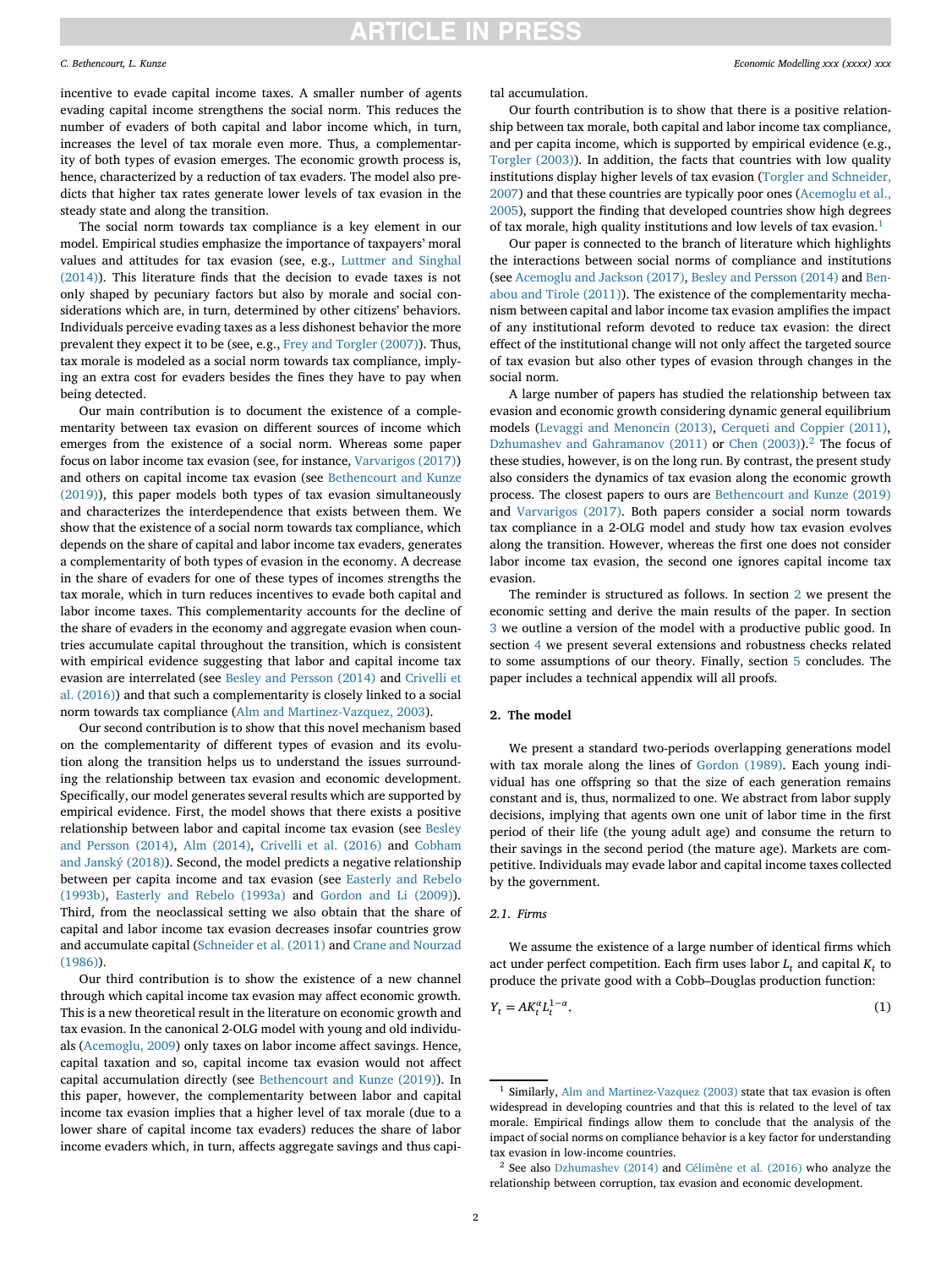and  $0 < \alpha < 1$  represents the capital share.

Under perfect competition, profit maximization by each firm implies that, in equilibrium, marginal products of factors equal their prices:

<span id="page-2-6"></span>
$$
w_t = (1 - \alpha)AK_t^{\alpha}L_t^{-\alpha} = (1 - \alpha)Ak_t^{\alpha}
$$
\n(2)

$$
r_t = \alpha A K_t^{\alpha - 1} L_t^{1 - \alpha} = \alpha A k_t^{\alpha - 1}
$$
\n(3)

where  $k_t = K_t/L_t$ .

### *2.2. Consumers*

In the first period of life, the young adult age, individuals work and receive the wage  $w_t$ . However, they have to pay taxes and may evade a fraction  $x_t \in [0,1]$  of their labor income. Taxes are calculated as a constant share  $\tau$  of individuals' declared income. In line with the literature (see, e.g., [Traxler \(2010\)\)](#page-12-29), we assume that tax officers do not have information about agents' incomes (labor and capital income). Specifically, we assume that individuals' income is not publicly observable and thus private information for each individual. Therefore, fiscal authorities audit taxpayers. With probability *q* labor income tax evasion gets detected and so, evaders have to pay the owed (full) taxes plus a fine. The fine is calculated as a proportion  $\gamma$  of evaded taxes. With probability 1 − *q* labor income tax evasion remains undetected and the taxpayer only pays the declared taxes. Labor income is spent on savings *st* and consumption *ct*. Therefore, consumption levels in the first period for both states, getting detected (*d*-state) and remaining undetected (*u*state), are as follows

upon detection and when remaining undetected respectively. Finally, we assume that both young and mature individuals enjoy a public good, *gt* (financed by tax revenues).

Agents face nonpecuniary costs when evading taxes. As in Gordon [\(1989\), these psychological costs are related to individuals' reputa](#page-12-26)tion and morality concerns. $4$  In line with the existent literature, we assume that moral costs are a linear function of the fraction of concealed income. Moreover, moral costs are formalized as a social norm towards tax compliance (tax morale), where the strength of the norm is endogenously determined by the share of the population that adheres to it [\(Jackson et al., 2017;](#page-12-31) [Antoci et al., 2014\)](#page-12-32). The intuition is the following: the lower the number of evaders (the higher the number of individuals that adheres to the norm), the more agents perceive the act of evading taxes as wrongdoing. Agents would find it harder to justify their own tax evasion, perceiving tax compliance as the right behavior, which in turn encourages them to pay the owed taxes. Thus, individuals' preferences are not only affected by consumption decisions, but also depend on the 'moral costs' derived from the tax evasion decisions. Finally, note that since taxes from different sources of income are evaded in different time periods, this also has to be the case for the social norm and the corresponding moral cost that applies in each period.[5](#page-2-2) Accordingly, a young agent evading labor income taxes has a moral cost which depends on the current share of evaders in society. However, when she becomes mature and decides evading capital income taxes in the second period, she will face moral costs that will depend on the future share of evaders. Therefore, we represent the lifetime utility function of an agent *i* with a degree of norm internalization  $\theta_i$  born in period *t* as:

<span id="page-2-5"></span>
$$
U_i(c_t^u, c_t^d, d_{t+1}^u, d_{t+1}^d, e_{t+1}) = (1 - q)ln(c_t^u) + qln(c_t^d) + \nu(g_t) - x_t(\theta_i + \mu(1 - n_t)) + (1 - p)\beta ln(d_{t+1}^u)
$$
  
+  $p\beta ln(d_{t+1}^d) + \beta \nu(g_{t+1}) - e_{t+1}(\theta_i + \mu(1 - n_{t+1}))$  (8)

$$
c_t^d = w_t (1 - \tau - \gamma \tau x_t) - s_t \tag{4}
$$

$$
c_t^u = w_t(1 - \tau + \tau x_t) - s_t \tag{5}
$$

When mature, agents consume the return to their savings. They have to pay a proportional tax  $\tau$  on the realized capital income. However, they have the possibility to evade taxes. Let  $e_{t+1} \in [0,1]$  be the share of evaded taxes. With probability *p* capital income tax evasion gets detected.[3](#page-2-0) Then, as in the case of labor income, the taxpayer has to pay both the full tax that is owed and a fine. The fine is also calculated as a proportion  $\gamma$  of the evaded taxes. With probability 1 – *p* capital income tax evasion remains undetected and the taxpayer only pays the declared taxes. Hence, consumption levels in the second period for both cases, detected and remaining undetected, are as follows

$$
d_{t+1}^d = R_{t+1}^d s_t \tag{6}
$$

$$
d_{t+1}^u = R_{t+1}^u s_t \tag{7}
$$

where the capital depreciation rate is denoted by  $\delta \in [0,1]$ , and  $R_{t+1}^d = 1 - \delta + r_{t+1}(1 - \tau - \gamma \tau e_{t+1})$  and  $R_{t+1}^u = 1 - \delta + r_{t+1}(1 - \tau + \gamma \tau e_t)$  $\tau e_{t+1}$ ) represent the disposable (after-tax) private returns on capital

where  $0 < v'$ ,  $0 < \beta$  is the intertemporal discount factor, and expressions  $x_t(\theta_i + \mu(1 - n_t))$  and  $e_{t+1}(\theta_i + \mu(1 - n_{t+1}))$  represent the moral costs of capital and labor income tax evasion, respectively. Moral costs are affected by the individual degree of norm internalization  $\theta_i \in [0, \theta]$  which is distributed according to the function  $F(\theta_i)$ . Moreover, moral costs are also affected by the portion of evaders in the population in each period,  $n_t$ , and the intrinsic reputation cost,  $0 < \mu$ .<sup>[6](#page-2-3)</sup> In addition, it is assumed that moral costs depend positively and linearly on the amount of tax evasion (labor income tax evasion,  $x_t$ , and capital income tax evasion,  $e_{t+1}$ ). [Traxler \(2010\)](#page-12-29) and [Gordon \(1989\)](#page-12-26) establish equivalent assumptions but in alternative static frameworks.<sup>[7](#page-2-4)</sup> The main differences with respect to other studies in the literature are twofold: first, whereas most of papers in the literature model tax evasion in lev-

<span id="page-2-0"></span> $^3$  We are assuming that the probability of detecting labor income tax evasion may be different to the one of detecting capital income tax evasion. Whereas pensions and wages are automatically reported to the tax administration, capital income is much more difficult to control since it may be earned through offshore financial institution, tax heavens, cross-border investments and sophisticated forms of business. The literature, in fact, suggests that the first probability is larger than the second one, i.e.  $q > p$  (see [Alstadsæter et al. \(2017\)](#page-12-30) for an overview).

<span id="page-2-2"></span><span id="page-2-1"></span><sup>4</sup> Other approaches that extend the static Allingham-Sandmo-Yitzhaki setting consider nonpecuniary costs linked to stigmatization concerns or preferences for tax compliance (see [Traxler \(2010\)](#page-12-29) for a detailed overview of the literature). <sup>5</sup> An alternative approach is to assume that both labor and capital income tax evasion are affected by the same social norm. This approach yields very similar results to the ones we obtain in the paper.

<span id="page-2-3"></span><sup>&</sup>lt;sup>6</sup> Note that even in the case  $\mu = 0$  the main results of the paper would remain unchanged. The dynamics of the economy, however, would be fully shaped by the capital accumulation process.

<span id="page-2-4"></span><sup>7</sup> The social norm-related and individual-specific elements of the moral cost function,  $\theta_i$ , and  $\mu(1 - n_t)$  and  $\mu(1 - n_{t+1})$  respectively, are assumed to be separable. We have followed the standard approach of [Gordon \(1989\)](#page-12-26) at this point. This implies that agents always have some moral concerns, even when  $n = 1$ . We have also considered the linearity assumption because of simplicity and because it is a standard assumption in the literature. However, our main results are robust to more complex formalizations like convex cost functions.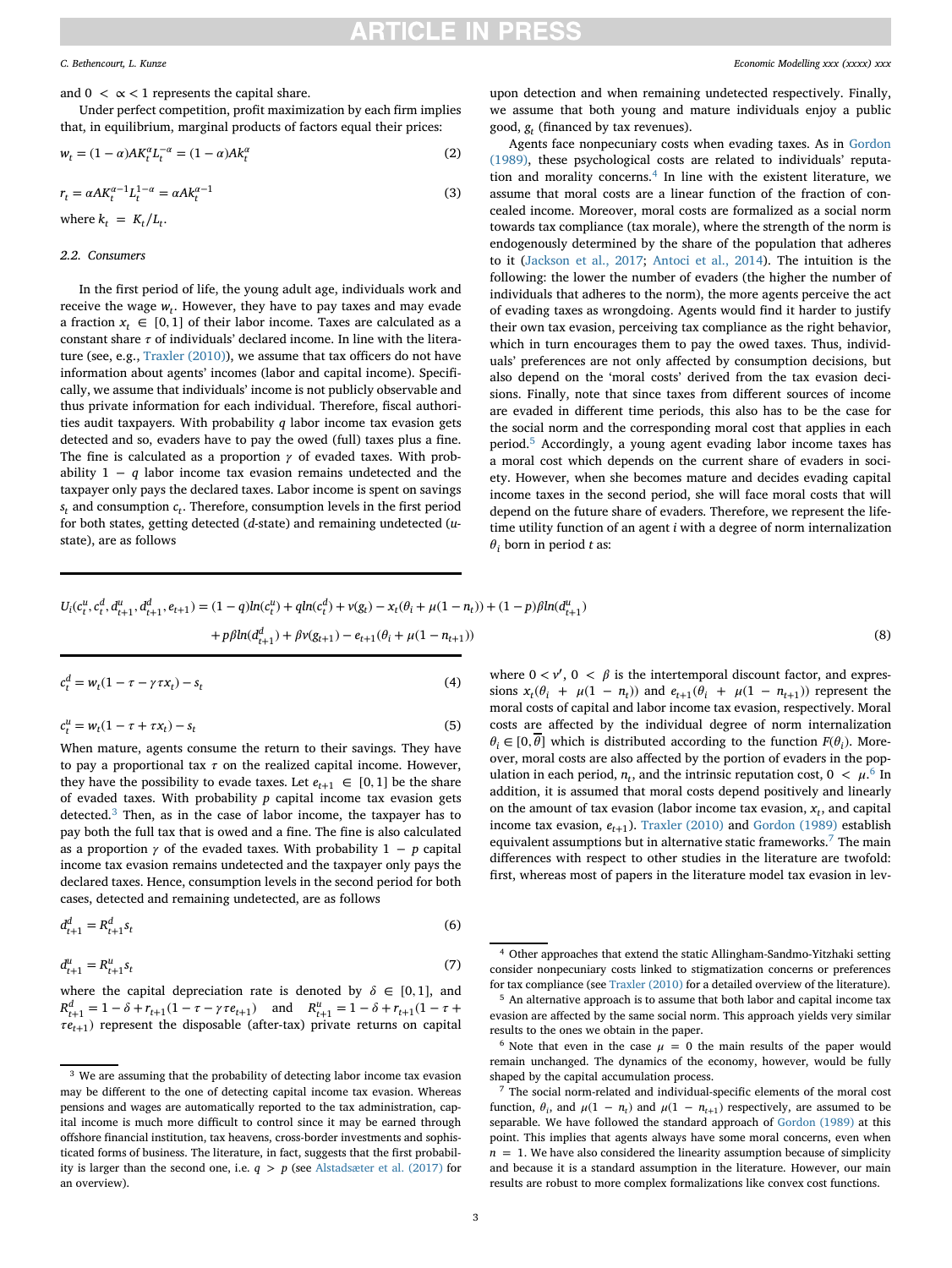els, we model tax evasion as a share of the levied taxes $\delta$  and, second, we consider two different types of evasion and the interrelationship between them.

The lifetime utility function can be rewritten in a more concise way, that is,

<span id="page-3-1"></span>
$$
U_i(c_t^u, c_t^d, d_{t+1}^u, d_{t+1}^d, x_t, e_{t+1}) = E[U(c_t^u, c_t^d, d_{t+1}^u, d_{t+1}^d)] - C(x_t, e_{t+1}, n_t, n_{t+1})
$$
\n(9)

where  $E[U(c_t^u, c_t^d, d_{t+1}^u, d_{t+1}^d)] = (1 - q)ln(c_t^u) + qln(c_t^d) + v(g_t) + (1 - p)$  $\beta \ln(d_{t+1}^u) + p\beta \ln(d_{t+1}^d) + \beta v(g_{t+1})$  and  $C(x_t, e_{t+1}, n_t, n_{t+1}) = x_t(\theta_t + \theta_t)$  $\mu(1 - n_t)$  +  $e_{t+1}(\theta_i + \mu(1 - n_{t+1}))$  represent the pecuniary and the non-pecuniary (moral cost) components of the utility, respectively. Each agent maximizes utility [\(9\),](#page-3-1) subject to eqs. [\(4\)–\(7\),](#page-2-5) by choosing  $c_t^u$ ,  $c_t^s$ ,  $s_t$ ,  $x_t$ ,  $e_{t+1}$ ,  $d_{t+1}^u$  and  $d_{t+1}^d$ , given  $n_t$ ,  $n_{t+1}$  and prices. The first order conditions (FOCs) with respect to  $s_t$ ,  $x_t$  and  $e_{t+1}$  for an interior solution are:

<span id="page-3-2"></span>
$$
E[U(.)]_s' = -\left[\frac{1-q}{c_t^u} + \frac{q}{c_t^d}\right] + \frac{\beta}{s_t} = 0
$$
\n(10)

<span id="page-3-3"></span>
$$
E[U(.)]_x' \equiv \tau w_t \left[ \frac{1-q}{c_t^u} - \gamma \frac{q}{c_t^d} \right] = \theta_i + \mu(1 - n_t)
$$
\n(11)

<span id="page-3-6"></span>
$$
E[U(.)]_e' \equiv \beta \tau r_{t+1} \left[ \frac{1-p}{R_{t+1}^u} - \gamma \frac{p}{R_{t+1}^d} \right] = \theta_i + \mu (1 - n_t)
$$
 (12)

Note that the FOC with respect to  $s_t$ , eq. [\(10\)](#page-3-2) is not affected by morality. The respective second order conditions (SOCs) are:

$$
E[U(.)]_s'' \equiv -\left[\frac{1-q}{(c_t^u)^2} + \frac{q}{(c_t^d)^2}\right] - \frac{\beta}{(s_t)^2} < 0\tag{13}
$$

<span id="page-3-5"></span>
$$
E[U(.)]_x'' \equiv -(\tau w_t)^2 \left[ \frac{1-q}{(c_t^u)^2} + \gamma \frac{q}{(c_t^d)^2} \right] < 0
$$
 (14)

$$
E[U(.)]_{e}^{"'} \equiv -\beta(\tau r_{t+1})^2 \left[ \frac{1-p}{(R_{t+1}^{u})^2} + \gamma^2 \frac{p}{(R_{t+1}^{d})^2} \right] < 0
$$
\n(15)

The optimal share of labor income concealed,  $x_t^{*,i}$ , is characterized by eq. [\(11\).](#page-3-3) Guided by the social norm, agents choose an optimal fraction of labor income tax evasion such that marginal moral costs of evading,  $\theta_i + \mu(1 - n_t)$ , coincide with the marginal expected utility,  $E[U(.)]'_x$ . We need the evasion gamble better than fair in order to have an interior solution, that is,  $9$  i.e.

$$
z(w_t) \equiv E[U(x_t = 0)]' = \frac{(1 - q(1 + \gamma))\tau(1 + \beta)}{(1 - \tau)} > 0
$$
\n(16)

From eqs. [\(11\)](#page-1-3) and [\(14\)](#page-3-5) we conclude that agents with  $z(w_t) < \theta_i + \mu(1 - n_t)$  prefer to not conceal any labor income. Therefore, the threshold

<span id="page-3-10"></span>
$$
\widehat{\theta}^w(n_t) \equiv z(w_t) - \mu(1 - n_t) \tag{17}
$$

allows us to characterize individuals' optimal decisions on labor income tax evasion  $x_t^{*,i}$  for a given level of  $n_t$ .

$$
x_t^{*,i} = \begin{cases} 0 & \text{for } \theta_i \ge \widehat{\theta}^w(n_t) \\ x_t^{*,i} & \text{for } \theta_i < \widehat{\theta}^w(n_t) \end{cases}
$$
(18)

Those individuals with  $\theta_i < \hat{\theta}^w(n_t)$  decide to evading a positive amount of taxes,  $x_t \leq 0$ , whereas those with  $\theta_i \geq \hat{\theta}^w(n_t)$  do not evade taxes and comply with the norm.

The optimal share of capital income concealed,  $e_{t+1}^{*,i}$ , is characterized by eq. [\(12\).](#page-3-6) Guided by the social norm, agents choose an optimal fraction of evaded taxes such that marginal moral costs,  $\theta_i + \mu(1 - n_{t+1}),$ coincides with the marginal expected utility,  $E[U(.)]_e'$ . The evasion gamble has cannot be fair in order to have an interior solution, that is, we need

<span id="page-3-8"></span>
$$
z(r_{t+1}) \equiv E[U(0)]' = \frac{(1 - p(1 + \gamma))\beta \tau r_{t+1}}{1 - \delta + (1 - \tau)r_{t+1}} > 0
$$
\n(19)

Hence, we need to guarantee that  $1 - p(1 + \gamma) > 0$ , which is the same assumption we need for having  $x_t^* > 0$ . However, while  $z(w_t)$ (eq.  $(16)$ ) is independent of  $w_t$  and  $k_t$  since it is constant along time,  $z(r_{t+1})$  (eq. [\(19\)\)](#page-3-8) depends on  $r_{t+1}$  and so, on the per capita capital of the economy. As in the case of labor income tax evasion, taxpayers with  $z(r_{t+1}) \leq \theta_i + \mu(1 - n_{t+1})$  are not concealing any income. Therefore, the threshold

<span id="page-3-12"></span>
$$
\hat{\theta}(n_{t+1}, r_{t+1}) \equiv z(r_{t+1}) - \mu(1 - n_t)
$$
\n(20)

allows us to characterize individuals' optimal decisions on capital income tax evasion  $e_{t+1}^{*,i}$ , for given levels of  $r_{t+1}$  and  $n_{t+1}$ :

$$
e_{t+1}^{*,i} = \begin{cases} 0 & \text{for } \theta_i \ge \hat{\theta}(n_{t+1}, r_{t+1}) \\ e_{t+1}^{*,i} & \text{for } \theta_i < \hat{\theta}(n_{t+1}, r_{t+1}) \end{cases}
$$
(21)

Taxpayers with relatively high moral concerns,  $\hat{\theta}(n_{t+1}, r_{t+1}) > \theta_i$ , evade a positive amount of capital income taxes,  $e_{t+1}^{*,i} \le 0$ , whereas taxpayers with low moral concerns,  $\hat{\theta}(n_{t+1}, r_{t+1}) < \theta_i$ , decide to comply with the norm.

The fractions of evaded labor and capital income decrease as tax enforcement becomes more severe, that is,  $dx_t^*/dq < 0$ ,  $dx_t^*/dq < 0$  and *de*<sup>∗</sup><sub>*t*+1</sub>/*dp* < 0, *de*<sup>∗</sup><sub>*t*+1</sub>/*d<sub><i>Y*</sub> < 0 for those individuals with *θ*<sub>*i*</sub> <  $\hat{\theta}^w$  and *θ*<sub>*i*</sub> <  $\hat{\theta}$  respectively. We obtain these results by implicitly differentiating the first order conditions [\(11\)](#page-3-3) and [\(12\).](#page-3-6) Moreover, both  $\widehat{\theta}^{w}$  and  $\widehat{\theta}$  fall, which implies that the number of agents evading zero taxes,  $x_t^* = 0$  and  $e_{t+1}^* =$ 0 rise. Hence, both labor and capital income tax evasion decrease. The following proposition describes the how changes in  $r_{t+1}$  and  $\tau$  affect to capital income tax evasion.

<span id="page-3-11"></span><span id="page-3-7"></span>**Proposition 1.** *There is some*  $\widetilde{\theta}(n_{t+1}, r_{t+1}) < \widehat{\theta}(n_{t+1}, r_{t+1})$  *such that*  $\partial e_{t+1}^{*,i}/\partial r_{t+1} > 0$ ,  $\partial e_{t+1}^{*,i}/\partial \tau > 0$  if  $\theta_i > \widetilde{\theta}(n_{t+1}, r_{t+1})$  and  $\partial e_{t+1}^{*,i}/\partial r_{t+1} \leq 0$ ,  $\partial e_{t+1}^{*,i}/\partial \tau \leq 0$  *if*  $\theta_i < \widetilde{\theta}(n_{t+1}, r_{t+1})$  *for all*  $n_{t+1}$  *and*  $k_{t+1}$ *.* 

### **Proof.** *See* [Appendix A.](#page-9-0)

When the tax rate increases only the more honest agents decide to evade more taxes, whereas the dishonest ones prefer to evade less taxes. This implies that the degree of norm internalization plays a key role in shaping the impact of a shift in the tax rate.<sup>[10](#page-3-9)</sup> The intuition is as follows: first, there is a negative income effect since the rise in the tax rate reduces agents' disposable income. This makes them take less risky decisions, which implies a reduction in their tax evasion activity. Second, the increase in the tax rate also rises the marginal costs and the marginal benefits of tax evasion (the pecuniary cost, derived from fines, plus the non-pecuniary cost, due to morality concerns). However, marginal costs increase less than marginal benefits. The reason is that the non-pecuniary part of the cost (mora costl) is assumed to be dependent on the amount of concealed income rather than the amount of

<span id="page-3-0"></span><sup>8</sup> We capture the idea that the size of the moral cost depends on the relative size of evaded taxes with respect to the levied tax that should be paid. Imagine two taxpayers with different income levels evading the same amount of taxes. Given the poorer agent is evading a larger percentage of taxes, this individual might experience a higher moral concern than the richer one who is [evading a lower percentage. Other papers with a similar approach are](#page-12-22) Levaggi and Menoncin (2013) and [Bosco and Mittone \(1997\).](#page-12-33)

<span id="page-3-4"></span><sup>&</sup>lt;sup>9</sup> We then have to assume that  $\gamma$  <  $(1 - q)/q$  or equivalently  $0 < 1 - q(1 + \gamma)$ . Otherwise, i.e.  $0 > 1 - q(1 + \gamma)$ , individuals would never evade taxes which is not realistic. Other papers in the tax evasion literature establish equivalent assumptions.

<span id="page-3-9"></span><sup>10</sup> [Traxler \(2010\),](#page-12-29) [Gordon \(1989\)](#page-12-26) and [Bethencourt and Kunze \(2019\)](#page-12-9) obtain similar results. Whereas the first two papers consider a static framework and tax evasion in levels, however, the last one considers a dynamic framework and the share of evaded taxes.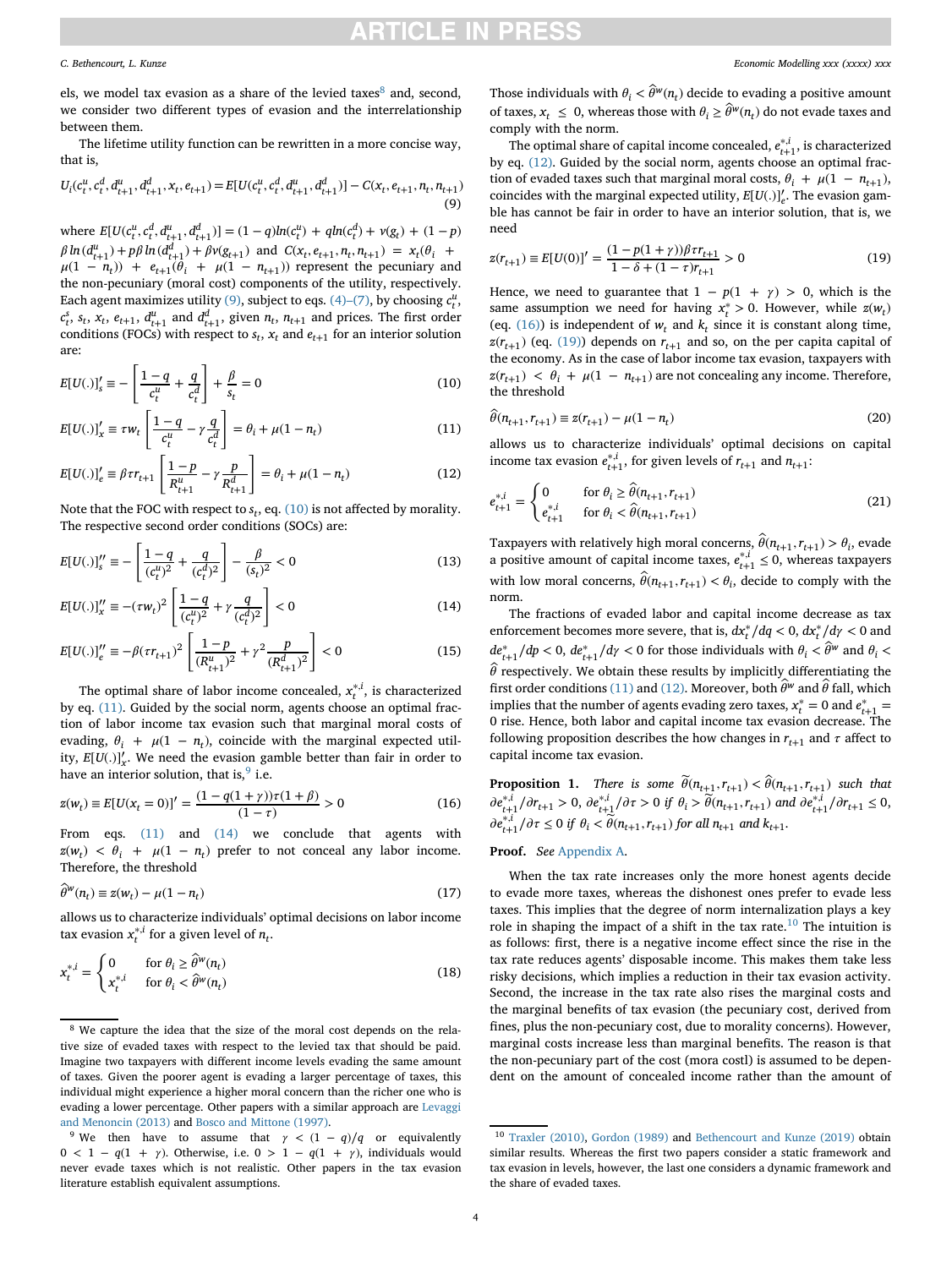evaded taxes. Thus, whereas the pecuniary cost increases proportionally to the tax rate (fines are assumed to be determined as a proportion of the amount of evaded taxes) the non-pecuniary cost remains constant. As a result, (aggregated) marginal costs increase less than marginal benefits, generating a substitution effect which encourages taxpayers to evade more taxes. We show that the overall effect (resulting from adding income and substitution effects) depends on taxpayers' degree of morality: for relatively honest taxpayers ( $\hat{\theta} < \theta_i$ ), the substitution effect prevails, producing a rise in the amount of evaded taxes as the tax rate increases, however, for highly dishonest taxpayers ( $\tilde{\theta} > \theta_i$ ), the negative income effect prevails and tax evasion decreases. Therefore, when the tax rate increases, only the more dishonest taxpayers act in accordance with the standard portfolio theory and reduce the risky asset holdings. By contrast, the more honest agents decide to evade more taxes.

Moreover, we prove that a rise in the rate of return generates similar effects to those stemming from a higher tax rate. More precisely, an increase in the rate of return increases both the marginal benefits and the marginal costs of evading taxes. However, since the non-pecuniary part of the marginal costs (tax morale) does not depend on the amount of evaded taxes but on the amount of concealed income, this remains unchanged, increasing only the pecuniary part (fines upon detection). Consequently, marginal benefits increase more than marginal costs, thereby producing a substitution effect which encourages taxpayers to evade more taxes. On the other hand, the increase in the rate of return implies a positive income effect since it increases capital income. Consequently, taxpayers evade more taxes, however, since the income elasticity of capital evasion demand is less than unity, the portion of evaded taxes reduces. Therefore, the sign of the total effect relies upon the relative size of a positive income effect which encourages tax evasion and a substitution effect which discourages it. We show that for the more dishonest taxpayers ( $\theta > \theta_i$ ) the substitution effects dominates and tax evasion increases, while the opposite is true for the more honest taxpayers.

Finally, if we differentiate [\(17\)](#page-3-10) with respect to  $r_{t+1}$  and  $\tau$ , we obtain

$$
\frac{\partial \hat{\theta}(n_{t+1}, r_{t+1})}{\partial r_{t+1}} > 0 \quad \text{and} \quad \frac{\partial \hat{\theta}(n_{t+1}, r_{t+1})}{\partial \tau} > 0. \tag{22}
$$

This implies that increases in both the tax rate and the rate of return generate an emergence of new evaders which, in turn, tends to rise the aggregate level of tax evasion.

Similarly, the following proposition describes the effects of a change in  $\tau$  and  $w_t$ , on labor income tax evasion:

<span id="page-4-3"></span>**Proposition 2.**  $\partial x_t^{*,i}/\partial w_t = 0$  and there exists some  $\underline{\beta} > 0$  such that  $\frac{\partial x_i^{*,i}}{\partial \tau} > 0$  *if* <u> $\beta$ </u> <  $\beta$  for all  $n_t$  and  $k_t$ .

### **Proof.** *See* [Appendix A.](#page-9-0)

A change in the tax rate produces a much more sophisticated effect on labor income tax evasion than on capital income tax evasion: as explained above, there is a negative income effect discouraging evasion and a substitution effect encouraging it. However, this negative income effect in the first stage also produces a decrease in savings, which dampens the reduction in tax evasion due to a lower disposable income. Note that if individuals have a low discount factor of future consumption, i.e.  $\beta < \beta$ , and consumption smoothing is relevant enough, then savings decline considerably. In this case, the substitution effect prevails and labor income tax evasion increases with higher tax rates. However, while  $e_{t+1}$  is influenced by shifts in the interest rate (capital income), *x*<sub>*t*</sub> is unaffected by changes in *w*<sub>*t*</sub>, i.e.,  $dx_t^{*i}/dw_t = 0$ . The intuition is as follows: first, both the marginal costs of evasion as well as the marginal benefits increase. Nevertheless, given that the moral cost of evading taxes is affected by the portion of concealed income, the rise in marginal costs is smaller than the rise marginal benefits, producing a substitution effect that encourages taxpayers to evade more taxes. Second, there exists a positive income effect which rises the size of tax evasion. Nevertheless, since the income elasticity of labor income tax evasion demand is below the unity, the portion of tax evasion on total income remain unchanged.

Analogously to  $\hat{\theta}(n_{t+1}, r_{t+1})$ , differentiation of [\(17\)](#page-3-10) yields  $\frac{\partial \hat{\theta}^w(n_t)}{\partial \tau}$  > 0. This implies that the emergence of new labor income tax evaders increases the share of aggregate evasion. Evaders increase the share of evaded labor income taxes in the first period when the tax rate rises.

[Empirical findings support the predictions derived in](#page-3-11) propositions (1) and [\(2\):](#page-3-11) there is a positive correlation between tax rates and taxpayers' decisions of evading taxes, there exist individuals that never evade taxes even when this is the profitable choice and, finally, it is observed that the taxpayers' decisions about evading taxes are interdependent (see, among others, [Traxler \(2010\)\)](#page-12-29).

Finally, the effects of a change in the aggregate share of evaders *nt* and the level of per capita capital  $k_t$  on individual's savings are established in the following proposition:

<span id="page-4-0"></span>**Proposition 3.**  $\partial s_t^{*,i}/\partial k_t > 0$  and there exists some  $\underline{\beta} > 0$  such that  $\frac{\partial s_t^{*,i}}{\partial n_t} > 0$  if  $\underline{\beta} < \beta$ .

### **Proof.** *See* [Appendix A.](#page-9-0)

The effect of an increase in per capita capital on individual savings is the standard one: a higher stock of capital increases wages which in turn, raises savings. However, a higher share of evaders also has a positive effect on individual's savings by reducing the moral cost of tax evasion, which, in turn, increases individuals' disposable income.

### *2.3. Steady state and dynamics*

We define the equilibrium and the steady state. First, the economy is in equilibrium when agents maximize their objective functions and markets clear. Formally, given a positive starting level of the portion of evaders in population,  $n_0 > 0$ , a positive starting level of the capital stock,  $k_0 = s_{-1} > 0$ , and a fiscal policy (defined by the parameters *p*,  $q$ ,  $\tau$  and  $\gamma$ ), an intertemporal competitive equilibrium is an allocation

<span id="page-4-2"></span>
$$
\{c_t^u, c_t^d, d_t^u, d_t^d, n_t, s_t, k_t, e_t, x_t; r_t, w_t\}_{t=0}^{\infty}
$$

such that ∀*t* the solution of consumers' maximization problem is given by  $c_t^u$ ,  $c_t^d$ ,  $d_t^u$ ,  $d_t^d$ ,  $s_t$ ,  $e_t$ ,  $x_t$ , the solution of the firm's maximization problem is given by  $L_t$ ,  $k_t$ , capital and labor markets clear, i.e.  $k_t = s_{t-1}$  and  $L_t = 1$ , and the government devotes the entire tax collection,  $T_t$ , to provide the public good, i.e.,

<span id="page-4-4"></span>
$$
g_t = T_t = \tau \left( [1 - (1 - p(1 + \gamma))\overline{e}_t] r_t \overline{s}_{t-1} + [1 - (1 - q(1 + \gamma))\overline{x}_t] w_t \right) (23)
$$

where  $\bar{x}_t$  and  $\bar{e}_t$  represent aggregate shares of labor and capital income tax evasion, respectively, and  $\overline{s}_{t-1}$  denotes aggregate savings in the economy.

The dynamic system of this economy consists of the equation that characterizes the capital accumulation process and the equation that describes the evolution of the portion of evaders in the population. The amount of capital at period  $t + 1$  is determined by the aggregate amount of savings of period *t*, that is,

<span id="page-4-1"></span>
$$
k_{t+1} = \overline{s}_t = \int_0^{\overline{\theta}} s_t^{*,i} f(\theta_i) d\theta_i
$$
 (24)

with  $f(\theta_i) = F' > 0$ . Obviously, savings differ among individuals: whereas agents with relatively high levels of tax morale, i.e.  $\theta \geq \theta_i \geq$  $\hat{\theta}^w$ , do not evade labor income taxes, for those with relatively low levels of tax morale, i.e.  $\theta_i < \hat{\theta}^w$ , the share of evasion will be affected by their individual degree of morality. The fact that the level of tax morale depends on the total number of evaders in society,  $n_t$ , implies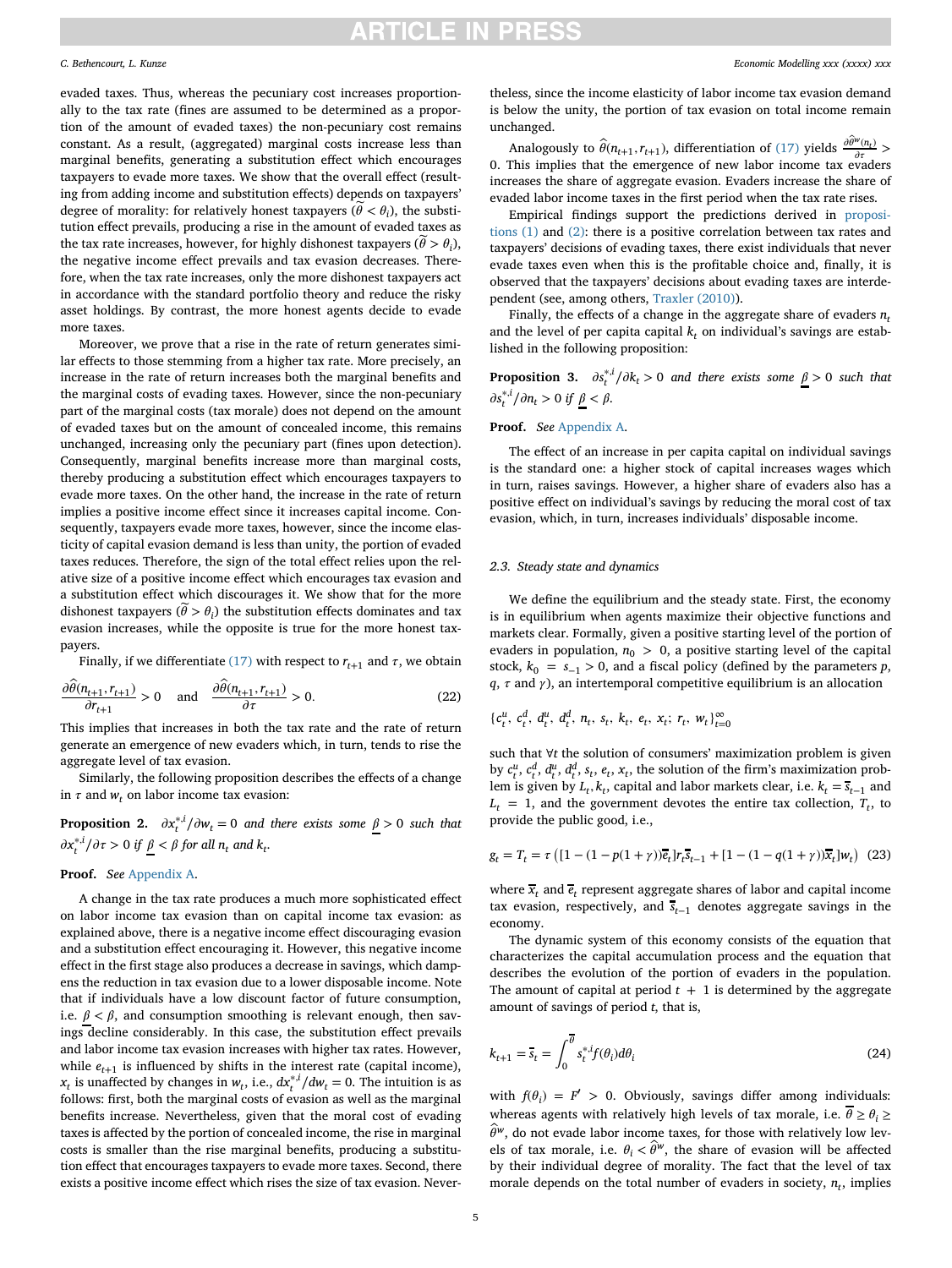## :TICI F IN PRFS

that aggregate savings will also depend on  $n_t$ .<sup>[11](#page-5-0)</sup>

Individuals have the possibility to evade taxes with respect to both labor and capital income. Nevertheless, to obtain the number of evaders in period  $t + 1$ , we need to compute the total number of young individuals that decide to evade labor income at time *t* plus the total number of mature agents that are evading capital income at time *t*. Thus,

$$
n_{t+1} = \frac{F(\hat{\theta}^w(n_t)) + F(\hat{\theta}(n_t, r_t))}{2}
$$
\n(25)

where the share of evaders in period  $t + 1$  depends positively on the share of evaders in period *t*.

It is straight forward to show that  $\hat{\theta}^w(n_t) > \hat{\theta}(n_t, r_t)$  if  $p = q$ . This would imply that all taxpayers that conceal capital income would also conceal labor income whereas the opposite is not true. Apparently, this result would run against the empirical evidence which suggests that the size of capital income tax evasion is larger than the size of labor income tax evasion. For example, [Poterba \(1987\)](#page-12-34) and [Sandmo \(2012\)](#page-12-35) argue that better opportunities to hide capital income are due to the relatively low probability of detection relative to other income sources. Thus, increasing sufficiently the parameter *q* relative to *p* would make the model consistent with the empirical findings.

The average share of labor income tax evasion in period  $t$ ,  $\overline{x}_t$ , and the average share of capital income tax evasion in period  $t$ ,  $\overline{e}_t$ , are respectively given by

<span id="page-5-9"></span>
$$
\frac{\mu \Phi_{k_t}(n_*,k_*)}{2(1-\Phi_{n_t})} \left( F'(\hat{\theta}^w(n_*,k_*)) + F'(\hat{\theta}(n_*,k_*)) \right) + \frac{\frac{\partial \hat{\theta}}{\partial r_t} \alpha (1-\alpha) A k_*^{\alpha-2}}{2} F'(\hat{\theta}(n_*,k_*)) > 1
$$
\n(31)

$$
\overline{x}_t = \int_0^{\overline{\theta}} x_t^{*,i} f(\theta_i) d\theta_i = \int_0^{\widehat{\theta}^w(n_t)} x_t^{*,i} f(\theta_i) d\theta_i.
$$
 (26)

<span id="page-5-10"></span>
$$
\overline{e}_t = \int_0^{\overline{\theta}} e_t^{*,i} f(\theta_i) d\theta_i = \int_0^{\widehat{\theta}(n_t, r_t)} e_t^{*,i} f(\theta_i) d\theta_i.
$$
 (27)

The derivatives of  $\overline{x}_t$  and  $\overline{e}_t$  with respect to  $k_t$  can be written as fol $lows<sup>12</sup>$ :

$$
\frac{\partial \overline{x}_t}{\partial k_t} = \left[ \int_0^{\widehat{\theta}^w(n_t)} \frac{\partial x_t^{*,i}}{\partial w_t} f(\theta_i) d\theta_i + x_t^{*,i} \Big|_{\theta_t = \widehat{\theta}^w(n_t)} \frac{\partial \widehat{\theta}^w(n_t)}{\partial w_t} \right] \frac{\partial w_t}{\partial k_t} = 0 \tag{28}
$$

<span id="page-5-3"></span>
$$
\frac{\partial \overline{e}_t}{\partial k_t} = \left[ \int_0^{\widehat{\theta}(n_t, r_t)} \frac{\partial e_t^{*,i}}{\partial r_t} f(\theta_i) d\theta_i + e_t^{*,i} \Big|_{\theta_t = \widehat{\theta}(n_t, r_t)} \frac{\partial \widehat{\theta}(n_t, r_t)}{\partial r_t} \right] \frac{\partial r_t}{\partial k_t}
$$
(29)

Note that both derivatives can be decomposed into the sum of two elements: the first one captures the change in the aggregate share of evasion due to individuals' behavioral responses whereas the second one captures the shift in the portion of evaders in the population. Regarding the second summand, it is easy to see that  $\frac{\partial \hat{\theta}^w}{\partial w_t} > 0$  and  $\frac{\partial \hat{\theta}}{\partial r_t} > 0$ , i.e., that both the fraction of labor income evaders and the fraction of capital income evaders increase. However, since marginal effects are equal to zero, i.e.  $(x_{t+1}^{*i}|_{\theta_i = \hat{\theta}(n_t, r_t)} = 0$  and  $e_t^{*i}|_{\theta_i = \hat{\theta}(n_t, r_t)} = 0$ , both expressions vanish. The first summand is equal to zero in the case of expressions vanish. The first summand is equal to zero in the case of labor income tax evasion as the share of concealed labor income is independent of the amount of labor income,<sup>[13](#page-5-2)</sup> i.e.,  $\frac{\partial x_t^{*,i}}{\partial w_t} = 0$ . Hence, the share of evaded labor income does not depend on the capital level of

<span id="page-5-0"></span><sup>11</sup> As it is shown in [Proposition 3,](#page-4-0) an increase in  $n_t$  reduces the marginal cost of labor income tax evasion, thereby increasing the young evaders' disposable income and so their savings. Moreover, it also increases the threshold value  $\widetilde{\theta}^w$ , which implies the emergence of new evaders and so, higher aggregate savings. <sup>12</sup> See the Leibniz rule for differentiation of definite integrals.

<span id="page-5-2"></span><span id="page-5-1"></span><sup>13</sup> See [Proposition 1.](#page-3-11)

*C. Bethencourt, L. Kunze Economic Modelling xxx (xxxx) xxx*

the economy. In the case of capital income tax evasion, however, we can decompose the first summand into a positive effect for highly honest taxpayers  $(\widetilde{\theta}(n_t, r_t) < \theta_i)$  and a negative effect for dishonest taxpayers  $(\widetilde{\theta}(n_t, r_t) > \theta_i)$  as [Proposition 1](#page-3-11) shows. Thus, the net effect critically depends on how types  $\theta_i$ , are distributed, i.e. on  $F(\theta_i)$ . Consequently, the relationship between the aggregate portion of capital and labor income tax evasion and the level of capital in the economy is determined exclusively by the relationship between capital income tax evasion and the level of per capita capital (eq. [\(29\)\)](#page-5-3).

<span id="page-5-4"></span>A steady state is an equilibrium such that  $n_{t+1} = n_t = n_*$  and  $k_{t+1} = k_t = k_*$ . Let us focus first on the non-linear eq. [\(25\).](#page-5-4) This equation has a plethora of plausible and possible solutions. The following proposition establishes conditions for the existence of an interior steady state.

**Proposition 4.** *A sufficient condition for the existence of an interior solution*, *n*∗∈(0*,* 1), *to* [\(25\)](#page-5-4) *is given by*

$$
\mu \leq \hat{\theta}^w(1); \hat{\theta}(k_*, 1) < \overline{\theta} \tag{30}
$$

**Proof.** *See* [Appendix A.](#page-9-0)

<span id="page-5-12"></span><span id="page-5-11"></span>where *k*<sup>∗</sup> is the steady state solution.

We show that the dynamic system of this economy (described by eqs. [\(24\)](#page-4-1) and [\(25\)\)](#page-5-4) possesses a saddle steady state (*n*<sup>∗</sup> *, k*<sup>∗</sup> ) when the following (sufficient) condition is satisfied<sup>14</sup>:

where constants 
$$
\Phi_{k_t}(n_*, k_*) > 0
$$
 and  $\Phi_{n_t}(n_*, k_*) > 0$  are defined in Appendix A.

Depending on the functional form of the distribution function *F*, one or multiple equilibria may arise.[15](#page-5-6) However, it has also been shown that if *F* is distributed uniformly and  $\overline{\theta}$  is large enough, then the stability condition is satisfied and a unique steady state  $(n_*, k_*)$  emerges.<sup>[16](#page-5-7)</sup> In this latter case, we can explicitly determine the sign of eq. [\(29\).](#page-5-3) More precisely, we get

<span id="page-5-13"></span>
$$
sign\left(\frac{\partial \overline{e}_t}{\partial k_t}\right) = \widetilde{m} + (\gamma - 1)R_t\mu(1 - n_t) - \beta\tau\gamma r_t
$$
\n(32)

with

$$
\widetilde{m} = \sqrt{(\beta \tau \gamma r_t - \mu (1 - n_t)(\gamma + 1)R_t)^2 + 4p\beta \tau \gamma r_t(\gamma + 1)R_t \mu (1 - n_t)}.
$$
 (33)

and  $R_t = 1 - \delta + (1 - \tau)r_t$ . Straightforward calculations show that

$$
sign\left(\frac{\partial \overline{e}_t}{\partial k_t}\right) < 0 \quad \Leftrightarrow \quad \widehat{\theta}(n_t, r_t) > 0. \tag{34}
$$

The following proposition summarizes this finding:

<span id="page-5-8"></span>**Proposition 5.** *Consider that*  $\theta_i$  *is uniformly distributed on the interval*  $[0,\overline{\theta}]$ . If the per capita capital increases, then the portion of capital income *evasion decreases along the transition to the steady state,*  $\frac{\partial \overline{e}_t}{\partial k_t}$  *<0.* 

## **Proof.** *See* [Appendix A.](#page-9-0)

In order to understand the above result, assume that the initial level of per capita capital in the economy is lower than the steady state level, i.e.,  $k_0 \leq k^*$ . In this case, the relatively low level of capital implies that its marginal product (and therefore the rate of return) is large (eq. [\(3\)\)](#page-2-6). Hence, there is a strong incentive for capital income tax evasion.

<span id="page-5-5"></span><sup>14</sup> See [Appendix A.](#page-9-0)

<span id="page-5-6"></span><sup>15</sup> See [Traxler \(2010\).](#page-12-29)

<span id="page-5-7"></span><sup>16</sup> See [Gordon \(1989\).](#page-12-26)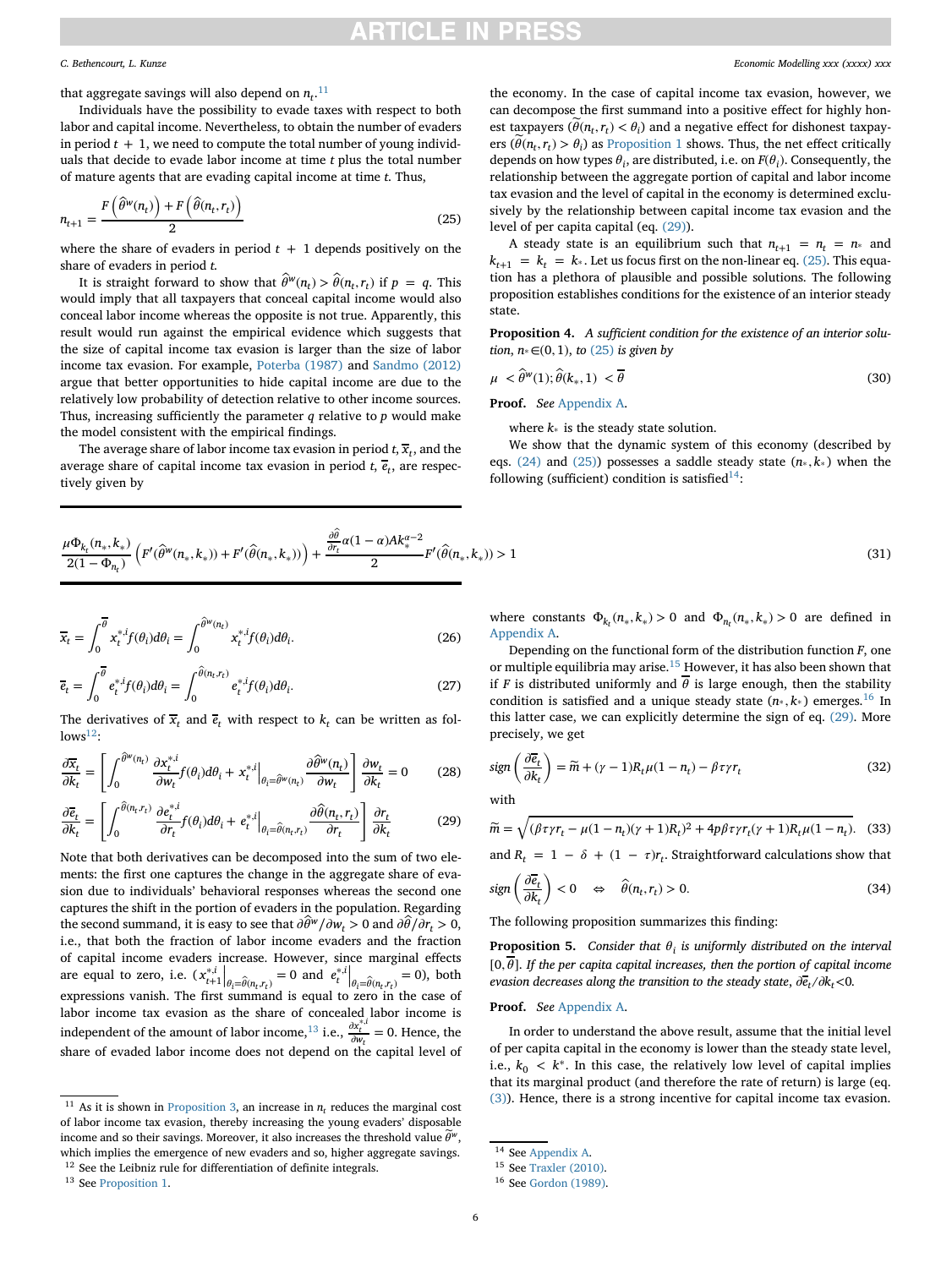Note that the threshold level determining the share of capital income tax evaders in the society (see eq. [\(22\)\)](#page-4-2) increases with the rate of return. Thus, the high rate or return generates a high share of capital income tax evaders. Contrary, if we look at the level of tax morale, a large share of capital income tax evaders results in a low moral cost of evading taxes as the strength of the social norm towards tax compliance decreases in the share of capital income evaders. This low moral cost renders evading capital income taxes but also labor income taxes more profitable. Hence, the initial state of the economy is characterized by a low level of per capita capital and a large share of evaders.

The high rate of return will also increase individuals' savings and investments which in turn generates a capital accumulation process. Insofar the economy accumulates capital, the rate of return decreases, thereby discouraging capital income tax evasion. As a result, the number of capital income tax evaders declines. Existing evaders, however, react differently according to their idiosyncratic level of morality or honesty (see [Proposition 1\)](#page-3-11). Still, [Proposition 5](#page-5-8) shows that if  $\theta_i$  is uniformly distributed then the negative effect prevails and the aggregate share of capital income tax evasion decreases. However, these effects are reinforced by changes of the social norm. In our model, a reduction of capital income tax evaders increases the moral cost of evading taxes and so it reduces the incentive to evade taxes. However, the social norm also affects labor income taxpayers. The increase in the moral cost reduces their incentives to evade labor income taxes. This, in turn, implies that the share of labor income tax evaders also declines, thereby increasing the level of tax morale even more. Thus, the decrease in the share of labor income tax evaders reinforces the decline in the share of capital income evaders and so on. A complementarity of both types of tax evasion emerges. Moreover, the reduction of labor income tax evaders implies a higher share of individuals fulfilling their tax duties and so a decrease in savings. Therefore, the transition towards the steady state is characterized by increases in the level of tax morale and simultaneous reductions in both the share of capital and labor income tax evaders, which are reinforced by the complementarity between labor and capital income tax evasion.

Several insights emerging from [Proposition 5](#page-5-8) are noteworthy. First, the complementarity between capital and labor income tax evasion accounts for both the decline of the shares of capital and labor income tax evaders in the economy and the amount of evasion along the transition towards the steady state. This result is consistent with empirical evidence showing that low income countries, characterized by large informal sectors intensive in unskilled labor [\(Gërxhani, 2004\)](#page-12-36), not only [show high levels of labor income tax evasion \(see, for instance,](#page-12-3) Besley and Persson (2014) and [Alm \(2014\)\)](#page-12-11) but also high levels of capital income tax evasion (see, among others, [Cobham and Janský \(2018\)](#page-12-12) and [Crivelli et al. \(2016\)\)](#page-12-5). Second, the complementarity of different types of evasion and its evolution along the transition generate a negative a relationship between tax evasion and economic development. While richer countries have lower levels of capital and labor income tax evasion, poorer ones show high levels of both types of evasion. In this regard, [Easterly and Rebelo \(1993a\),](#page-12-14) [Easterly and Rebelo \(1993b\)](#page-12-13) and Gordon and Lee (2005) [document that, for similar preferences and technologies](#page-12-4) and the same size of tax rates, developed countries have less tax evasion than developing ones. Moreover, from the neoclassical framework we also obtain that the share of capital and labor income tax evasion decreases insofar countries grow and accumulate capital. This is consistent with empirical findings by [Schneider et al. \(2011\),](#page-12-1) who analyze the evolution of aggregate tax evasion for a sample of developed and developing countries over the 2000s, and [Crane and Nourzad \(1986\)](#page-12-2) who develop a similar analysis for the US using data from 1947 to 1981. Third, the model also predicts that low-income economies are characterized by both a high portion of labor and capital income evaders in the population, a high level of tax evasion and a low degree of tax morale. This positive relation between tax morale and per capita income is supported by empirical findings (see [Torgler and Schneider \(2007\)\)](#page-12-18).

The complementarity between capital and labor income tax evasion generates a new channel through which capital income tax evasion may affect economic growth. This is a new theoretical result in the literature on economic growth and tax evasion. While it is well-known that in the canonical standard 2-OLG model with young and old agents only taxes on labor income affect savings [\(Acemoglu \(2009\)\)](#page-12-16), capital taxation and so, capital income tax evasion, would not affect capital accumulation directly (see [Bethencourt and Kunze \(2019\)\)](#page-12-9). However, this is not true in our model. Insofar countries grow during the transition, the rate of return decreases and thus also the share of capital income evaders. The reduction of capital income evaders increases the moral cost of evading taxes and thereby reduces the incentive to evade both capital and labor income taxes. Consequently, the share of labor income tax evaders also declines, which in turn implies a higher share of individuals fulfilling their tax duties and so a decline in capital accumulation.

Note that [Chen \(2003\)](#page-12-25) finds similar results to ours in a model without tax morale. He proposes a standard AK growth model with public capital in which the representative household does not face a moral cost but rather a pecuniary cost of tax evasion. When the government decides the optimal tax rate, he shows that the economic growth rate is smaller and the optimal tax rate is larger in an economy with tax evasion than in an otherwise identical economy without tax evasion. The reason is that tax evasion reduces tax collection and so, the amount of the productive good. Moreover, he also proves that if the cost of tax enforcement is not too high and the degree of the government externality is sufficiently large, then enforcement policies would generate both low levels of tax evasion and high rates of economic growth.

The derivatives of  $\overline{x}_t$  and  $\overline{e}_{t+1}$  with respect to  $\tau$  are given by

$$
\frac{\partial \overline{x}_t}{\partial \tau} = \int_0^{\hat{\theta}^w(n_t)} \frac{\partial x_t^{*,i}}{\partial \tau} f(\theta_i) d\theta_i + x_t^{*,i} \Big|_{\theta_i = \hat{\theta}^w(n_t)} \frac{\partial \hat{\theta}^w(n_t)}{\partial \tau} > 0 \tag{35}
$$

$$
\frac{\partial \overline{e}_t}{\partial \tau} = \int_0^{\widehat{\theta}(n_t, r_t)} \frac{\partial e_t^{*,i}}{\partial \tau} f(\theta_i) d\theta_i + e_t^{*,i} \Big|_{\theta_i = \widehat{\theta}(n_t, r_t)} \frac{\partial \widehat{\theta}(n_t, r_t)}{\partial \tau}
$$
(36)

As commented above the second summand vanishes in both equations. The first one represents the response of existing evaders. [Proposition 2](#page-4-3) demonstrates that all individuals will conceal more labor income when taxes increase if the discount rate is sufficiently large. In the case of capital income tax evasion, we can decompose the first summand into a positive effect for the more honest taxpayers ( $\tilde{\theta}(n_t, r_t) < \theta_i$ ) and a negative effect for the less honest  $(\widetilde{\theta}(n_t, r_t) > \theta_i)$  as [Proposition 1](#page-3-11) shows. Thus, the net effect critically depends on how  $\theta_i$  is distributed, i.e.,  $F(\theta_i)$ . The next proposition studies the effect of an increase in the tax rate on the share of capital income tax evasion when  $F(\theta_i)$  is uniformly distributed:

<span id="page-6-0"></span>**Proposition 6.** *Assume that*  $\theta_i$  *is uniformly distributed on the interval*  $[0,\overline{\theta}]$ . *Then, a higher tax rate increases the share of of capital income tax evasion,*  $\partial \dot{e}_t / \partial \tau > 0$ .

### **Proof.** *See* [Appendix A.](#page-9-0)

Consider that the economy remains in a steady state and that the tax rate increases. A higher tax rate makes tax evasion more profitable which encourages individuals to evade taxes. In our model this implies that the thresholds which determine the number of labor (differentiation of  $(17)$ ) and capital income tax evaders (according to eq.  $(22)$ ) increase. Thus, the number of new evaders of both types of income increases. Taxpayers that were evading taxes previous to the rise in the tax rate also react: first, [Proposition 2](#page-4-3) shows that for a relatively large discount factor, all young individuals will conceal more labor income. Second, regarding capital income, [Proposition 1](#page-3-11) shows that evaders with very low moral concerns will evade less whereas evaders with a higher degree of honesty will increase their evasion. It is proved that if  $\theta_i$  is uniformly distributed, then both the rise of the fraction of (new) capital income evaders and the response of the more honest evaders offset the response of the most dishonest evaders, producing a reduction in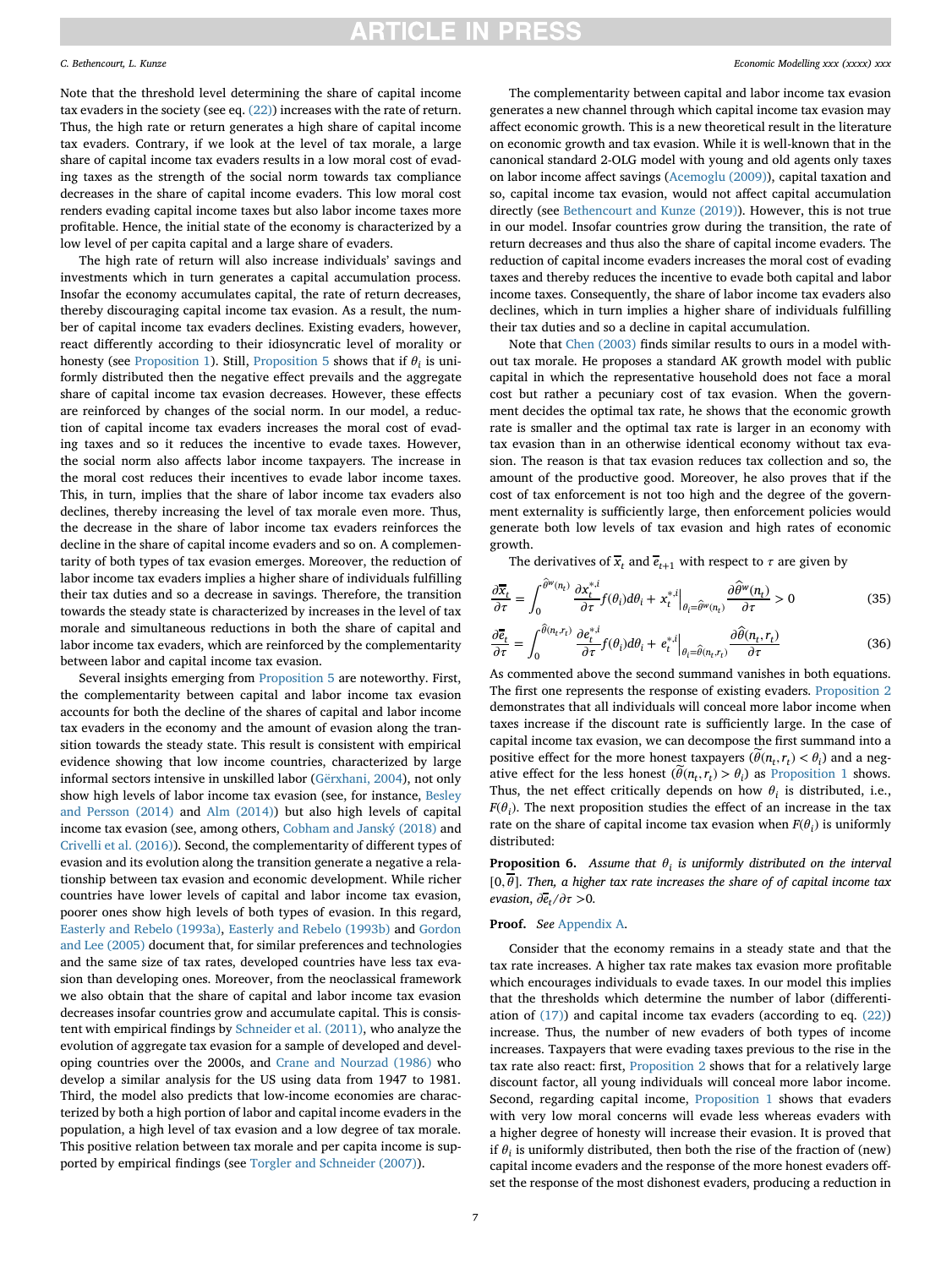the portion of capital income tax evasion. Hence, both labor and capital income tax evasion increase. The increase of the number of both types of evaders will reduce the moral cost for the next period which, in turn, will imply a rise in the portion of the evaders and the amount of evaded taxes. This process continues so that the dynamics of the economy are characterized by increases in the portion of evaders and tax evasion levels and decreases in tax morale. At the end, the economy reaches a new steady state defined by a larger level of tax evasion and a higher share of evaders.

Empirical evidence supports our findings. Many papers show that tax rates are positively associated with tax evasion in developing and [developed countries \(](#page-12-38)[Martinez-Vazquez and Rider \(2005\)](#page-12-37)[,](#page-12-38) Malkawi and Haloush (2008), [Dlamini \(2017\)](#page-12-39) and [Ottone et al. \(2018\)\)](#page-12-40). Also,

Note that the resulting rate of return is not constant, since the stock of capital depends on the level of tax evasion and on the share of the evaders of the economy in each period. This implies that our model does not behave like a traditional standard model *a la* Barro, in which the economy remains always on a balanced growth path. In other words, the existence of tax evasion implies that the economy evolves over time according to the share of evaders and the amount of evaded taxes.

Therefore, the economy is now characterized by the dynamics of the share of evaders and the rate of return, i.e.,

$$
n_{t+1} = \frac{F(\widehat{\theta}^w(n_t)) + F(\widehat{\theta}(n_t, r_t))}{2}
$$
\n(41)

 $\frac{a}{a}$  (42)

$$
r_t = \alpha A^{\frac{1}{\alpha}} \left( \tau \left( \alpha [1 - (1 - (1 + \gamma)p)e(r_t, n_t) \right) + (1 - \alpha)[1 - (1 - q(1 + \gamma))x(n_t)] \right) \right)^{\frac{1 - \alpha}{\alpha}}
$$

[Christopoulos \(2001\)](#page-12-41) examines Greek data from 1960 to 1997 and finds that increases in tax rates led to a larger size of the underground economy. More recently, [Mitra \(2017\)](#page-12-42) shows that once institutional and enforcement variables are controlled for, a strong positive effect of taxes on informality emerges.

### <span id="page-7-0"></span>**3. Productive public expenditures**

In our model tax collection is devoted to provide a public good which rises individuals' utility. This is the standard assumption in [the literature of tax evasion and economic growth \(see, e.g.,](#page-12-22) Levaggi and Menoncin (2013, [2012\),](#page-12-43) [Dzhumashev and Gahramanov \(2011\)](#page-12-24) and [Lin and Yang \(2001\)\)](#page-12-44). However, two studies, [Varvarigos \(2017\)](#page-12-8) and [Chen \(2003\),](#page-12-25) consider the possibility of devoting public revenues to provide a productive public expenditure. In these two papers tax evasion produces a clear negative effect on economic growth since it reduces tax collection and so, the provision of the public expenditure which, in turn, jeopardizes economic growth. However, whereas [Varvarigos \(2017\)](#page-12-8) considers only labor income tax evasion and does [not model explicitly the decision of the share of evaded taxes,](#page-12-25) Chen (2003) focuses on the long term relation between tax evasion and economic growth, disregarding the analysis along the transition towards the steady state.

We now analyze the effect of a productive public expenditure on the relationship between economic growth and tax evasion in our model with both labor and capital income tax evasion. To do so, we consider a production function *a la* Barro, where public expenditure have a positive impact on the productivity of workers, that is,

$$
Y_t = A(g_t L_t)^{1-\alpha} K_t^{\alpha},\tag{37}
$$

where  $g_t$  is defined by eq. [\(23\).](#page-4-4)

The rest of the model remains unchanged. In the case of the firms' problem we only need to change the solution to account for the alternative production function. Now, the firms' optimality conditions are given by:

<span id="page-7-2"></span>
$$
w_t = (1 - \alpha)Ak_t^{\alpha}g_t^{1 - \alpha}
$$
\n(38)

$$
r_t = \alpha A k_t^{\alpha - 1} g_t^{1 - \alpha} \tag{39}
$$

If we substitute both the definition of public spending (eq.  $(23)$ ) and the capital market equilibrium condition ( $k_t = \overline{s_{t-1}}$ ) into eq. [\(39\),](#page-7-2) then the rate of return in equilibrium is given by

$$
r_t = \alpha A^{\frac{1}{\alpha}} \left( \tau \left( \alpha [1 - (1 - p(1 + \gamma))\overline{e}_t \right] + (1 - \alpha)[1 - (1 - q(1 + \gamma))\overline{x}_t] \right) \right)^{\frac{1 - \alpha}{\alpha}}
$$
(40)

with  $\overline{x}_t = x(n_t)$  defined by eq. [\(26\)](#page-5-9) and  $\overline{e}_t = e(n_{t-1}, r_t)$  defined by eq. [\(27\).](#page-5-10)

The starting levels of (capital and labor income) tax evasion in the economy are key to determine the long-run equilibrium since they affect the level of tax collection and so the productivity in the economy. From previous sections we know that insofar countries are accumulating capital, tax morale increases and both the share of evaders and tax evasion decrease. In this model, both the rise in per capita income and the reduction of evasion imply an increase in the effective tax base. This, in turn, leads to an increase in the level of tax collection and in the amount of provided public expenditure. The increase in the public expenditure raises labor productivity, wages and savings, and so, expands capital accumulation. Hence, if the initial amount of evasion is low enough and the (productive) public expenditure is considerably high, the economy would reach a long-run equilibrium with a small number of evaders, a low level of tax evasion and a high level of per capita income. On the contrary, if the starting levels of the share of evaders and tax evasion are big enough, the amount of public spending could be small enough to promote capital accumulation. The low level of public expenditure would produce a low productivity in the economy which, it turn, would brake economic growth. This implies that the economy might be trapped in an equilibrium characterized by a large portion of evaders, a high level of tax evasion and a low amount of per capita capital. [Varvarigos \(2017\)](#page-12-8) and [Chen \(2003\)](#page-12-25) obtain a similar result. Moreover [Chen \(2003\)](#page-12-25) shows that, in order to obtain sustained levels of income, the public good has to be efficiently enough to offset low levels of tax collection.

### <span id="page-7-1"></span>**4. Other features**

In this section we study several robustness checks in order to show that our findings are robust to assumptions and modeling choices made. More precisely, we discuss how the consideration of a direct pecuniary cost of evasion (section [4.1\)](#page-7-3) and a cost of audit and enforcement (section [4.2\)](#page-8-1) would affect the main results of our model.

### <span id="page-7-3"></span>*4.1. Pecuniary cost of tax evasion*

As most of papers on tax morale, our model does not consider direct pecuniary costs of tax evasion. Since our interest is in analyzing the effects of tax morale on tax evasion, we have focused on non-pecuniary moral costs of evasion. Now, we analyze if our results are robust to the consideration of these pecuniary costs of evasion. Following Chen [\(2003\), imagine that individuals face transaction costs when evading](#page-12-25) taxes. The transaction costs may include bribing tax officials, hiring lawyers to elude taxes, etc. It is reasonable to assume that these transaction costs increase with the share of concealed income (see Chen [\(2003\)\). Thus, they can formalized as](#page-12-25)  $\xi x_t$  and  $\eta e_{t+1}$  for labor and capital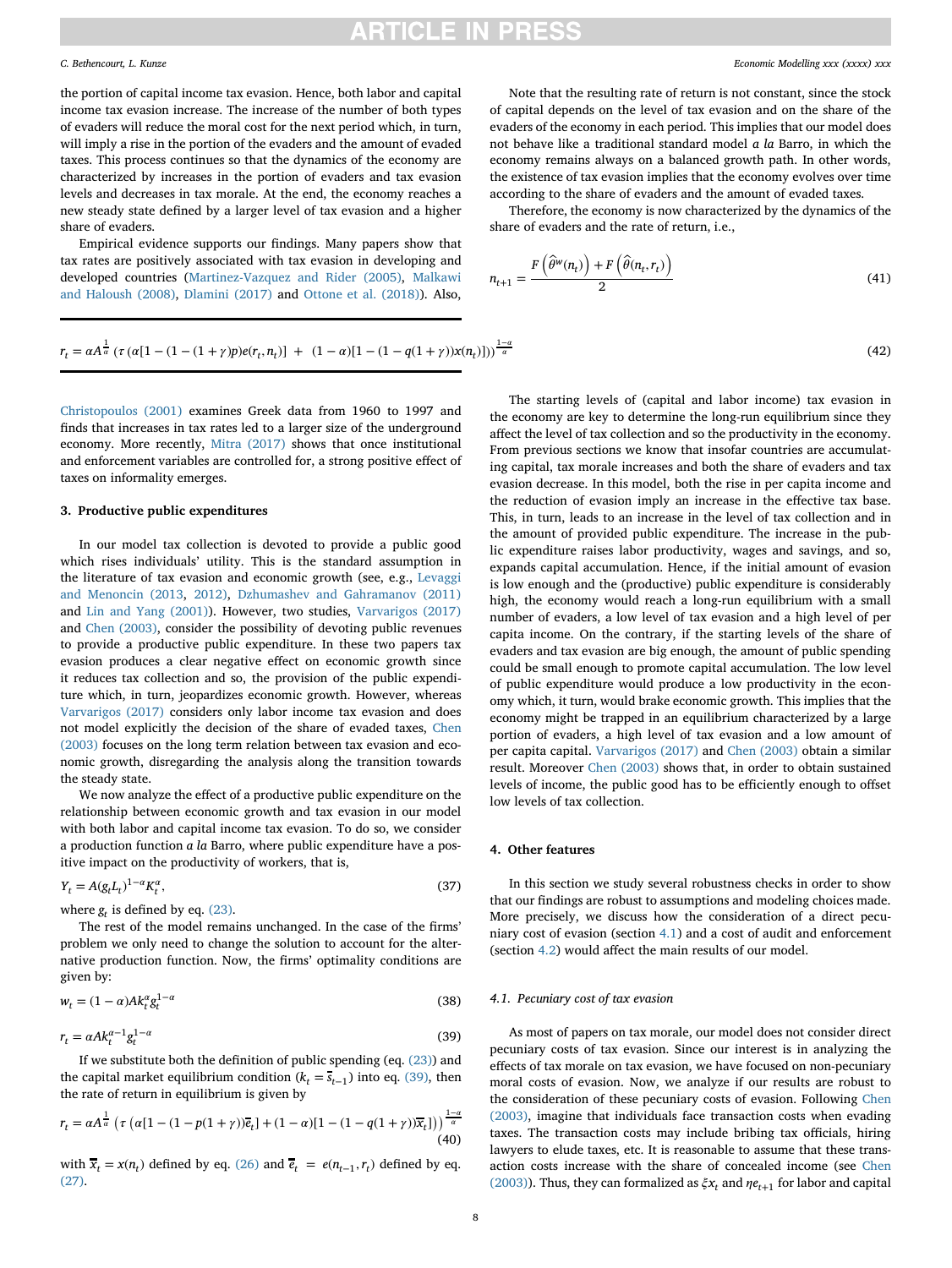income tax evasion, respectively, with  $\xi, \eta > 0$  as cost parameters.<sup>[17](#page-8-2)</sup> Consumption levels in the first period for both states, getting detected (*d*-state) and remaining undetected (*u*-state), are now

$$
c_t^d = w_t(1 - \tau - \gamma \tau x_t - \xi x_t) - s_t
$$

$$
c_t^u = w_t(1 - \tau + \tau x_t - \xi x_t) - s_t
$$

whereas that equivalent ones for the second period are

$$
d_{t+1}^u = (R_{t+1}^u - r_{t+1} \eta e_{t+1}) s_t
$$
  

$$
d_{t+1}^d = (R_{t+1} - r_{t+1} \eta e_{t+1})^d s_t
$$

Note that the existence of interior solutions for both labor and capital income tax evasion requires in both cases gambles better than fair. In the baseline model this implies  $1 - q(1 + \gamma) > 0$  and  $1 - p(1 + \gamma) > 0$ , respectively. Now, including the pecuniary cost of evasion, these conditions result to be  $1 - q(1 + \gamma) > \eta/\tau$  and  $1 - p(1 + \gamma) > \eta/\tau$ . Thus, interior solutions require the cost parameters,  $\xi$  and  $\eta$ , or alternatively, the probabilities of detecting evasion,  $p$ ,  $q$ , and/or the fine,  $\gamma$ , to be sufficiently small. As the remainder of the analysis is qualitatively very similar, we conclude that our results are robust to considering pecuniary costs of tax evasion.

## <span id="page-8-1"></span>*4.2. Cost of audit*

As the majority of papers in the literature on tax morale, we also abstract from enforcement/audit costs. Specifically, in our model tax collection is entirely devoted to finance a public good. In this section we study the implications of considering that the audit activity is costly and so, that the government has to devote public resources in order to finance it. Consider the baseline version of the model where the public good produces utility. Imagine that a share,  $\lambda > 0$ , of the tax collection is used to finance the audit technology for tax evasion in capital income and that the cost of audit is defined by  $vh(p_t)$ , with  $v > 0$  as a cost parameter and  $h' > 0$ . Then,  $\lambda T_t = v h(p_t)$ . We might rewrite the probability of detecting capital income tax evasion at period *t* as,

$$
p_t = \phi\left(\frac{\lambda}{\nu}T_t\right),\,
$$

with  $\phi' > 0$ ,  $\phi'' < 0$  and  $\phi \in (0, 1)$ . Similarly, for labor income tax evasion, consider that the government devotes a share  $\epsilon > 0$  of the tax collection to finance the cost of audit it, denoted by  $\sigma b(q_t)$ , with  $\sigma > 0$ as a cost parameter and  $b' > 0$ . We then obtain

$$
q_t = \psi\left(\frac{\epsilon}{\sigma}T_t\right),\,
$$

with  $\psi' > 0$ ,  $\psi'' < 0$  and  $\psi \in (0, 1)$ . Note that in this setting the capital accumulation process positively affects the level of the tax collection and so, the probability of detection. Let us now study the dynamics of the economy: insofar countries accumulate capital, and the interest rate decreases, the share of capital income evaders also declines. The reduction of capital income evaders increases the moral cost which, in turn, discourages capital and also labor income tax evasion even more. Thus, tax evasion declines whereas the economy is growing. Consequently, both increases in income (i.e., the tax base) and reductions of tax evasion along the transition yield an increase in the tax revenues and so the audit probability. This rise in the probability of detection would reinforce the decrease in the share of evaders and so the effects described above. Therefore, the qualitative results of the paper would remain unchanged.

In a more sophisticated setting, where the public spending affects the productivity of the economy or the government decides the optimal tax rate and how to distribute the tax collection among alternative uses (see, for instance, [Chen \(2003\)](#page-12-25) or Bethencourt and Kunze [\(2015\)\), results, however, might change. Consider, e.g., the version](#page-12-45) of the model we study in section [4,](#page-7-1) where tax collection is used to provide a productive public good. In this section we showed that if both the starting number of evaders and the level of tax evasion are large enough, then the amount of public expenditure is substantially diminished. This, in turn, might substantially reduce the productivity in the economy thereby harming economic growth. The economy would be stuck in an equilibrium with a high tax evasion level, a [high portion of evaders and a low level of per capita capital \(Var](#page-12-8)varigos (2017) obtains a similar result). Imagine now that the government also finances tax enforcement. In this case, a bad technology of detection might reinforce the previous result. That is, even when the public good is highly productive, if the productivity of enforcement is low and the share of the tax collection devoted to tax enforcement is low, then the economy would be trapped in a low steady state. As in [Chen \(2003\),](#page-12-25) the public good has to be efficiently enough to offset low levels of enforcement productivity and to encourage capital accumulation.

### <span id="page-8-0"></span>**5. Conclusions**

This paper incorporates a social norm towards tax compliance into an overlapping generations model with both labor and capital income tax evasion. It is shown that the existence of a social norm generates a complementarity of both types of evasion in the economy: A lower share of evaders for one of these types strengths the social norm which, in turn, reduces incentives to evade both capital and labor income taxes. This complementarity reinforces the decline of tax evasion and the share of evaders when countries accumulate capital, thereby generating a novel channel through which (capital) income tax evasion may affect economic growth.

Our model helps to explain many issues surrounding the relationship between economic development and tax evasion by generating several predictions which are supported by empirical evidence. First, a positive relation between capital and labor income tax evasion, i.e., countries with high levels of labor income tax evasion also display high levels of capital income tax evasion; second, a negative relationship between tax evasion and per capita income, i.e., richer countries have lower levels of capital and labor income tax evasion whereas poorer countries have high levels of both types of tax evasion and; third, decreasing shares of capital and labor income tax evasion when countries grow and tax morale increases. In addition, we show that a higher tax rate increases the share of capital and labor income tax evaders as well as aggregate evasion. These results are key in designing programs aimed at fostering compliance and discouraging tax evasion. They imply that besides economic effects, polices aimed to deter evasion also generate amplifying and lasting effects through their impact on the evolution of social norms along the development process and in the long run.

The paper points out the importance of social norms in shaping the evolution of the share of evaders in the society and the level of tax evasion. However, alternative explanations of these dynamics, such as the quality of institutions, can be found in the literature. In this regard, [Torgler and Schneider \(2009\),](#page-12-46) for instance, show that there is a negative correlation between the quality of institutions and the size of the shadow economy, as well as between tax morale and the size of the shadow economy. Advanced economies show on average high quality institutions which make them more efficient collecting taxes (for instance, due to better informed tax officers (Kleven et al. [\(2011\)\)\). As these countries devote a fraction of public revenues to](#page-12-47) quality improvements (see [Bethencourt and Kunze \(2015\)\)](#page-12-45), this allows us to conclude that the quality of institutions and tax morale reinforce each other.

<span id="page-8-2"></span><sup>&</sup>lt;sup>17</sup> Note that  $\xi$  and  $\eta$  might have different values, since labor income tax evasion might involve different skills and practices than capital income tax evasion.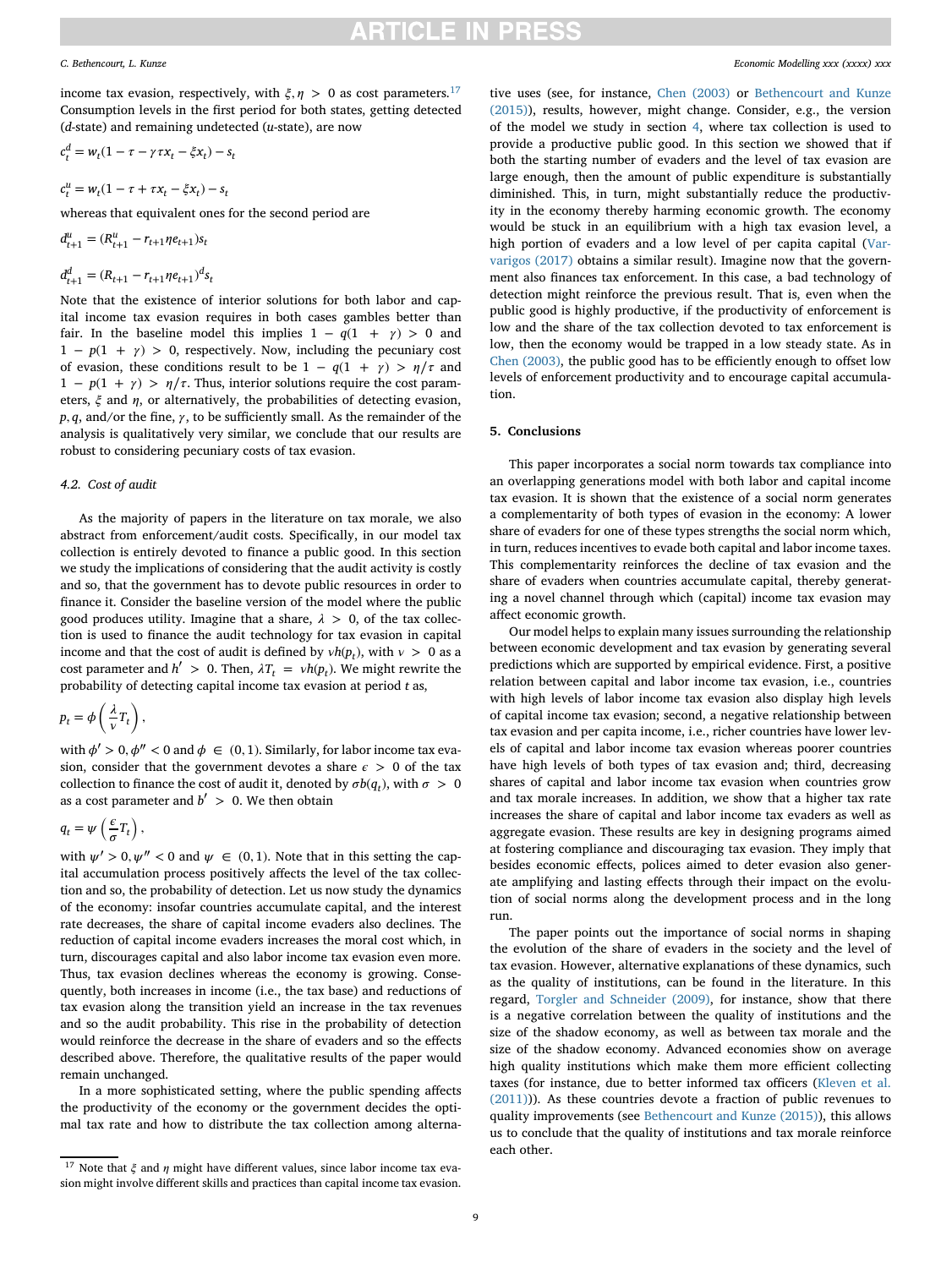## <span id="page-9-3"></span>CH E

## <span id="page-9-0"></span>**Appendix A**

**Proof of Proposition 1.** We obtain the explicit solution of  $e_t^{i,*}$  from eq. [\(12\)](#page-3-6) as<sup>18</sup>

$$
e_t^{i,*} = \frac{\beta r_t \gamma \tau - R_t (\gamma - 1)(\theta_i + \mu (1 - n_t)) - \widetilde{m}}{2r_t \gamma \tau (\theta_i + \mu (1 - n_t))}
$$
(A.1)

 $\sinh \widetilde{m} = \sqrt{(\beta \tau \gamma r_t - (\theta_i + (\gamma + 1)R_t \mu (1 - n_t)))^2 + 4p \beta \tau \gamma r_t (\theta_i + (\gamma + 1)R_t \mu (1 - n_t))}$  and  $R_t = 1 - \delta + (1 - \tau) r_t$ . We then derive  $e_t^{i,*}$  with respect to  $\tau$  and  $r_t$ , that is,

$$
\frac{\partial e_t^{i,*}}{\partial \tau} = \frac{\widetilde{m}(1 - \delta + r_t)(\gamma - 1) - (\gamma + 1)((\theta_i + \mu(1 - n_t))R_t(\gamma + 1) + \beta r_t \gamma \tau (1 - 2p))}{2r_t \gamma \tau^2 \widetilde{m}}
$$
\n(A.2)

$$
\frac{\partial e_t^{j,*}}{\partial r_t} = \frac{\widetilde{m}(1-\delta)(\gamma-1) + (\gamma+1)((\theta_i + \mu(1-n_t))R_t(\gamma+1) - \beta r_t \gamma \tau (1-2p))}{2r_t^2 \gamma \tau \widetilde{m}}
$$
(A.3)

From these expressions, we obtain

$$
\frac{\partial e_t^{*,i}}{\partial r_t} \begin{cases} \leq 0 & \text{if } \theta_i \leq \widetilde{\theta} \\ > 0 & \text{if } \widetilde{\theta} < \theta_i \end{cases} \tag{A.4}
$$

$$
\frac{\partial e_t^{*,i}}{\partial \tau} \begin{cases} \leq 0 & \text{if } \theta_i \leq \widetilde{\theta} \\ > 0 & \text{if } \widetilde{\theta} < \theta_i \end{cases} \tag{A.5}
$$

where

$$
\widetilde{\theta} = -\mu(1 - n_t) + \frac{\beta \tau r_t \sqrt{\gamma} (\sqrt{p(1 - p)} (\gamma - 1) - \sqrt{\gamma} (1 - 2p))}{(1 + \gamma) R_t} \tag{A.6}
$$

Finally, from eq. [\(20\)](#page-3-12) we get

$$
\hat{\theta} > \tilde{\theta} \quad \Leftrightarrow \quad < \gamma \frac{1-p}{p}.\tag{A.7}
$$

In order to ensure the existence of an interior solution, we assume that this condition holds throughout the whole paper.

<span id="page-9-2"></span>**Proof of Proposition 2.** In a first step we need to obtain the formal expression of  $x_t^{i,*}$ . To do so, we have to solve the system of two equations defined by [\(10\)](#page-3-2) and [\(12\).](#page-3-6) However, given that we are not able to obtain a closed form solution, we proceed by calculating implicitly those derivatives. Specifically, we define the following system of implicit equations:

$$
F = \left[ (1 - q)u'(c_t^u) + qu'(c_t^d) \right] - \frac{\beta}{s_t}
$$
\n(A.8)

$$
G = \tau w_t \left[ (1 - q)u'(c_t^u) - \gamma q u'(c_t^d) \right] - (\theta_i + \mu(1 - n_t)) \tag{A.9}
$$

We then obtain the Jacobian matrix of the system as

$$
\frac{\partial(F,G)}{\partial(x_t, s_t)} = \begin{pmatrix} F'_s & F'_x \\ G'_s & G'_x \end{pmatrix}
$$
\n(A.10)

$$
F'_{s} = \left[\frac{1-q}{(c_t^u)^2} + \frac{q}{(c_t^d)^2}\right] + \frac{\beta}{s_t^2} > 0\tag{A.11}
$$

$$
F'_{x} = -\left[\frac{1-q}{(c_t^u)^2} - \frac{q\gamma}{(c_t^d)^2}\right](\tau w_t)
$$
\n(A.12)

$$
G'_{s} = -F'_{x} \tag{A.13}
$$

$$
G'_x = -\left[\frac{1-q}{(c_t^u)^2} + \frac{q\gamma^2}{(c_t^d)^2}\right](\tau w_t)^2 < 0\tag{A.14}
$$

It is straight forward to see that the sign of the determinant of the Jacobian matrix is negative, that is,  $|J| = F_s' G_x' - F_x' G_s' < 0$ , since  $\left|F_s' G_x'\right| > \left|F_x' G_s'\right|.$  We then apply the Cramer rule for obtaining the derivativ | | | We then apply the Cramer rule for obtaining the derivatives:

$$
\frac{\partial x_t^{i,*}}{\partial w_t} = \frac{\begin{vmatrix} F_s' & -F_{w_t}' \\ G_s' & -G_{w_t}' \end{vmatrix}}{|J|} = \frac{F_{w_t}' G_s' - F_s' G_{w_t}'}{|J|}
$$
\n(A.15)

<span id="page-9-1"></span><sup>&</sup>lt;sup>18</sup> The solution of this equation produces two values of  $e_t^{i,*}$ . However, one of them turns out to be positive for all values of  $\theta_i$ , which is economically inconsistent with the model, Hence, we disregard such a solution.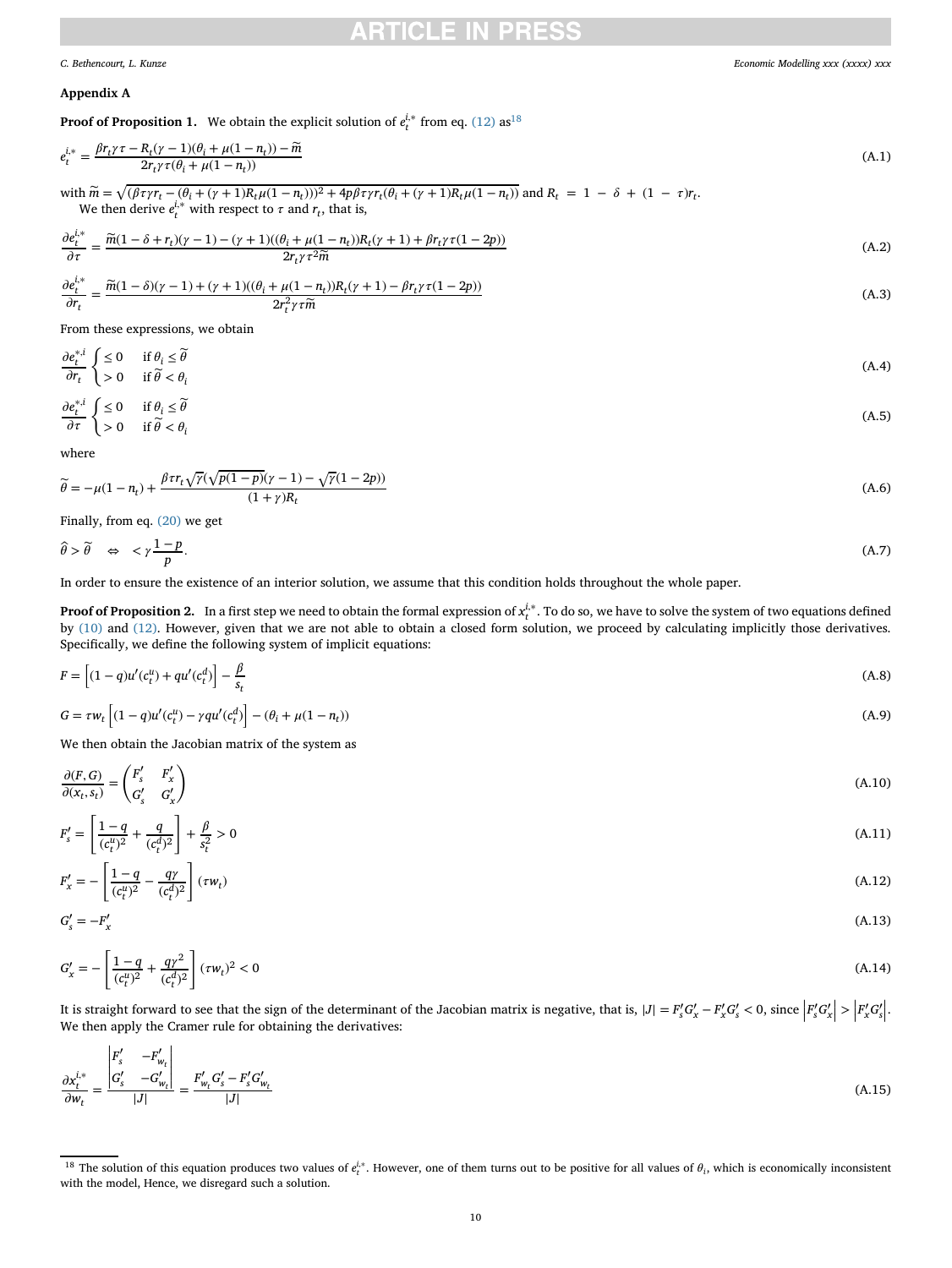## RTICI E IN

*C. Bethencourt, L. Kunze Economic Modelling xxx (xxxx) xxx*

$$
F'_{w_t} = -\left[\frac{(1-q)(1-\tau+\tau x_t)}{(c_t^u)^2} + \frac{q(1-\tau-\gamma\tau x_t)}{(c_t^d)^2}\right] < 0
$$
\n(A.16)

$$
G'_{w_t} = \tau \left[ \frac{(1-q)}{c_t^u} - \frac{q\gamma}{c_t^d} - w \left( \frac{(1-q)(1-\tau+\tau x_t)}{(c_t^u)^2} - \frac{q\gamma(1-\tau-\gamma\tau x_t)}{(c_t^d)^2} \right) \right]
$$
(A.17)

Since  $F'_{w_t} G'_{s} - F'_{s} G'_{w_t} = 0$ , we obtain  $\frac{\partial x_t^{*,i}}{\partial w_t} = 0$ . Similarly,

$$
\frac{\partial x_t^{i,*}}{\partial \tau} = \frac{\begin{vmatrix} F_s' & -F_\tau' \\ G_s' & -G_\tau' \end{vmatrix}}{|J|} = \frac{F_\tau' G_s' - F_s' G_\tau'}{|J|} \tag{A.18}
$$

$$
F'_{\tau} = \left[ \frac{(1-q)(1-x_t)}{(c_t^{\mu})^2} + \frac{q(1+\gamma x_t)}{(c_t^{\mu})^2} \right] w_t > 0
$$
\n(A.19)

$$
G'_{\tau} = w_t \left[ \frac{(1-q)}{c_t^u} - \frac{q\gamma}{c_t^d} + \tau w_t \left( \frac{(1-q)(1-x_t)}{(c_t^u)^2} - \frac{q\gamma(1+\gamma x_t)}{(c_t^d)^2} \right) \right]
$$
(A.20)

Note that we can rewrite  $G'_{\tau}$  as

$$
G'_{\tau} = w_t (w_t - s_t) G'_{s} \tag{A.21}
$$

and so,

<span id="page-10-0"></span>
$$
\frac{\partial x_t^{i,*}}{\partial \tau} = \frac{F'_\tau G'_s - w_t (w_t - s_t) F'_s G'_s}{|J|} \tag{A.22}
$$

Since  $\left| F'_\tau G'_s \right| \le \left| F'_s G'_\tau \right|$ , the sign of the numerator of expression [\(A.22\)](#page-10-0) depends on the sign of  $G'_\tau$ , that is, the sign of  $G'_s$ . Note that

$$
G'_{s} > 0 \Leftrightarrow \underline{\beta} = \frac{q(1+\gamma)(w_{t}(1-\tau)-s_{t})s_{t}}{(c_{t}^{d})^{2}} < \beta
$$
\n(A.23)

Therefore,  $\frac{\partial x_t^{*,i}}{\partial \tau} > 0$  when  $\underline{\beta} < \beta$ .

**Proof of Proposition 3.** We depart from the Jacobian defined in the [Proof of Proposition 2.](#page-9-2) We then apply the Cramer rule to obtain the derivatives:

$$
\frac{\partial s_t^{i,*}}{\partial n_t} = \frac{\begin{vmatrix} -F'_{n_t} & F'_x \\ -G'_{n_t} & G'_x \end{vmatrix}}{|J|} = \frac{F'_x G'_{n_t} - F'_{n_t} G'_x}{|J|} = \frac{F'_x G'_{n_t}}{|J|}
$$
\n(A.24)\n
$$
F'_{n_t} = 0
$$
\n(A.25)

$$
F'_{n_t} = 0 \tag{A.25}
$$

$$
G'_{n_t} = \mu > 0 \tag{A.26}
$$

Substituting these derivatives yields

*nt <sup>F</sup>*′

$$
\frac{\partial s_t^{i,*}}{\partial n_t} = \frac{F'_x G'_{n_t}}{|J|} = -\frac{G'_s G'_{n_t}}{|J|}.\tag{A.27}
$$

Since  $G'_{s} > 0$  when  $\underline{\beta} < \beta$ , then  $\frac{\partial s_t^{i,*}}{\partial n_t} > 0$ . Similarly,

$$
\frac{\partial s_t^{i,*}}{\partial k_t} = \frac{\begin{vmatrix} -F'_{k_t} & F'_x \\ -G'_{k_t} & G'_x \end{vmatrix}}{|J|} = \frac{F'_x G'_{k_t} - F'_{k_t} G'_x}{|J|} \tag{A.28}
$$

$$
F'_{k_t} = F'_{w_t} \frac{\partial w_t}{\partial k_t} < 0 \tag{A.29}
$$

$$
G'_{k_t} = G'_{w_t} \frac{\partial w_t}{\partial k_t} \tag{A.30}
$$

Thus, we can rewrite the above expression as

$$
\frac{\partial s_t^{i,*}}{\partial k_t} = \frac{F_k' \left( \frac{F_x' C_{k_t}'}{F_k'} - G_x' \right)}{|J|} = \frac{F_k' \left( \frac{F_x' C_{w_t}'}{F_w'} - G_x' \right)}{|J|}
$$
\n(A.31)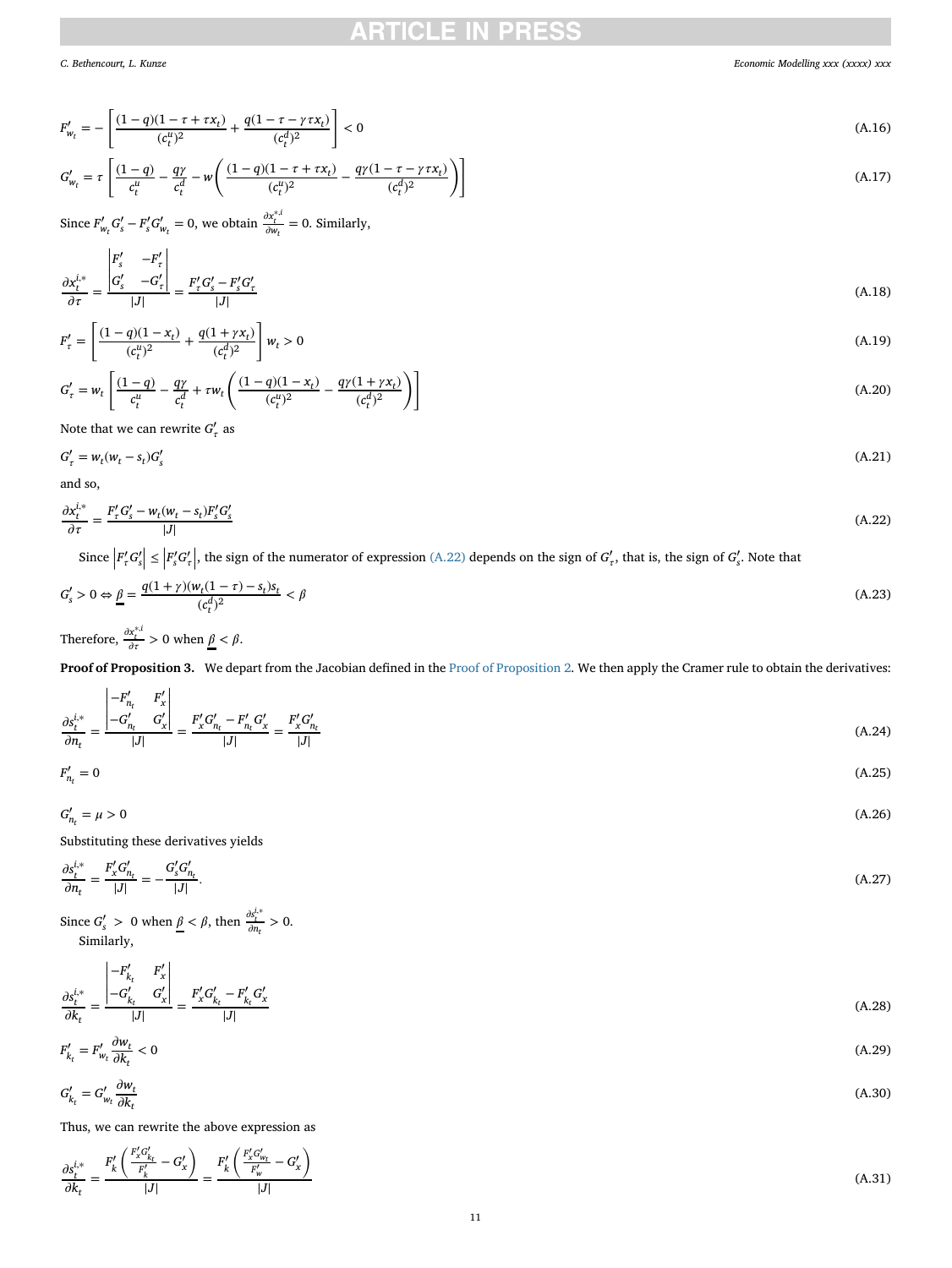## CI E

*C. Bethencourt, L. Kunze Economic Modelling xxx (xxxx) xxx*

Using  $F'_{w_t} G'_{s} - F'_{s} G'_{w_t} = 0$  from the [Proof of Proposition 2,](#page-9-2) then

$$
\frac{\partial s_t^{i,*}}{\partial k_t} = \frac{\frac{F'_k}{F'_s} \left( F'_x G'_s - G'_x F'_s \right)}{|J|} = -\frac{F'_k}{F'_s} > 0 \tag{A.32}
$$

**Proof of Proposition 4.** Assume that condition [\(30\)](#page-5-11) holds. Define  $n_{t+1} = g(n_t) = \frac{F(\hat{\theta}^w(n_t)) + F(\hat{\theta}(n_t, r_*))}{2}$  and  $h(n_t) = g(n_t) - n_t$  from eq. [\(25\).](#page-5-4) We then have  $h(0) = \frac{F(\hat{\theta}^w(1)-\mu)+F(\hat{\theta}(k_*,1)-\mu)}{2} > 0$ , since  $\mu < \hat{\theta}^w(1)$  and  $\mu < \hat{\theta}(k_*,1)$ ; and  $h(1) = \frac{F(\hat{\theta}^w(1)+F(\hat{\theta}(k_*,1))}{2} - 1 < 0$  since  $\hat{\theta}^w(1) < \theta$  and  $\hat{\theta}(k_*,1) < \theta$ . The Bolzano theorem implies that there must be a point  $n_* \in (0,1)$  such that  $h(n_*) = 0$ . From the definition of  $h(.)$  this implies  $n_{t+1} = n_t = n_*$ , so that *n*<sup>∗</sup> is an equilibrium.

**Proof of equation (31).** The dynamics of the economy are described by the following system of two equations:

$$
n_{t+1} = \Psi(n_t, k_t) \tag{A.33}
$$

 $k_{t+1} = \Phi(n_t, k_t).$  (A.34)

Following [de la Croix and Michel \(2002\),](#page-12-48) the steady state of the system above, denoted by (*k*<sup>∗</sup> *, n*<sup>∗</sup> ), is a saddle if the following condition is verified:

$$
|T|>|1+D|
$$

where  $T = \Phi_{n_t}(n_*, k_*) + \Psi_{k_t}(n_*, k_*)$  is the trace of the Jacobian matrix *G* obtained from the first-order Taylor expansion of the dynamic system evaluated at the steady state, i.e.

$$
G = \begin{pmatrix} \Phi_{n_t}(n_*, k_*) & \Phi_{k_t}(n_*, k_*) \\ \Psi_{n_t}(n_*, k_*) & \Psi_{k_t}(n_*, k_*) \end{pmatrix}
$$
 (A.35)

and  $D = \Phi_{n_t}(n_*, k_*) \Psi_{k_t}(n_*, k_*) - \Phi_{k_t}(n_*, k_*) \Psi_{n_t}(n_*, k_*),$  with

$$
\Phi_{n_t}(n_*,k_*) = \int_0^{\widehat{\theta}^w(n_t)} \frac{\partial s_t^{*,i}}{\partial n_t} f(\theta_i) d\theta_i + s_{t|_{\theta_t = \widehat{\theta}^w(n_t)}}^{*,i} \frac{\partial \widehat{\theta}^w(n_t)}{\partial n_t} > 0
$$
\n(A.36)

$$
\Psi_{k_t}(n_*,k_*) = \frac{1}{2} F'(\widehat{\theta}(n_*,k_*)) \frac{\partial \widehat{\theta}}{\partial r_t} \frac{\partial r_t}{\partial k_t} < 0 \tag{A.37}
$$

$$
\Phi_{k_t}(n_*,k_*) = \int_0^{\overline{\theta}} \frac{\partial s_t^{*,i}}{\partial n_t} f(\theta_i) d\theta_i > 0
$$
\n(A.38)

$$
\Psi_{n_t}(n_*,k_*) = \frac{1}{2} F'(\widehat{\theta}^w(n_*,k_*)) \frac{\partial \widehat{\theta}^w}{\partial n_t} + \frac{1}{2} F'(\widehat{\theta}(n_*,k_*)) \frac{\partial \widehat{\theta}}{\partial n_t} > 0
$$
\n(A.39)

since  $\frac{\partial s_t^{*i}}{\partial n_t} > 0$  and  $\frac{\partial s_t^{*i}}{\partial k_t} > 0$  by [Proposition 2,](#page-4-3)  $\frac{\partial \hat{\theta}^w(n_t)}{\partial n_t} = \mu > 0$ ,  $\frac{\partial r_t}{\partial k_t} = -\alpha (1 - \alpha) Ak_*^{\alpha - 2} < 0$ ,  $\frac{\partial \hat{\theta}^w(n_t)}{\partial r_t} = \frac{\partial r_t}{\partial k_t} = -\alpha (1 - \alpha)Ak_*^{\alpha - 2}$  $\frac{\partial \hat{\theta}}{\partial r_t} = \frac{\tau(1-\delta)(1-p(1+\gamma))}{(1-\delta+(1-\tau)r_*)^2} > 0$  and  $\frac{\partial \hat{\theta}^w}{\partial n_t}$  $\frac{\partial \widehat{\theta}^w}{\partial n_t} = \frac{\partial \widehat{\theta}}{\partial n_t}$  $\frac{\partial \theta}{\partial n_t} = \mu > 0$ . The condition  $|1 + D| > |T|$  is equivalent to

$$
\frac{\mu \Phi_{k_t}(n_*,k_*)}{2(1-\Phi_{n_t})} \left( F'(\hat{\theta}^w(n_*,k_*)) + F'(\hat{\theta}(n_*,k_*)) \right) + \frac{\frac{\partial \hat{\theta}}{\partial r_{t+1}} \alpha(1-\alpha) Ak_*^{\alpha-2}}{2} F'(\hat{\theta}(n_*,k_*)) > 1.
$$
\n(A.40)

Therefore, eq. [\(31\)](#page-5-12) is proved.

**Proof of Propositions 5 and 6.** In [Proposition 1](#page-3-11) we obtained the derivatives of  $e_t^{i,*}$  with respect to  $r_t$  and  $\tau$  (see eqs. [\(A.3\) and \(A.2\)](#page-9-3) respectively). Since we are interested in the aggregate effects, we integrate these derivatives over the relevant interval [0,  $\widehat\theta$ ], where we have assumed that  $\theta_i$  is uniformly distributed. We then obtain:

$$
\frac{\partial \overline{e}_t}{\partial r_t} = \frac{\left[\beta r_t \gamma \tau - \widetilde{m} - \mu (1 - n_t) R_t (\gamma - 1)\right] (1 - \delta)}{2 R_t r_t^2 \gamma \tau}
$$
\n(A.41)

$$
\frac{\partial \overline{e}_t}{\partial \tau} = \frac{\left[\beta r_t \gamma \tau - \widetilde{m} - \mu (1 - n_t) R_t (\gamma - 1)\right] (1 - \delta + r_t)}{2 R_t r_t \gamma \tau^2}
$$
\n(A.42)

Note that both equations have the same expressions in square brackets. From eq. [\(32\)](#page-5-13) and  $dr_t/dk_t < 0$ , we know that the sign of the square brackets is always positive. Since  $(1 − δ + r_t) > 0$  we get

$$
sign\left(\frac{\partial \overline{e}_t}{\partial k_t}\right) = -sign\left(\frac{\partial \overline{e}_t}{\partial \tau}\right) \tag{A.43}
$$

Hence,  $\frac{\partial \bar{e}_t}{\partial r} > 0$  (which proves [Proposition 5\)](#page-5-8) and  $\frac{\partial \bar{e}_t}{\partial k_t} < 0$  (which proves [Proposition 6\)](#page-6-0).

## **Appendix B. Supplementary data**

Supplementary data to this article can be found online at [https://doi.org/10.1016/j.econmod.2019.06.009.](https://doi.org/10.1016/j.econmod.2019.06.009)